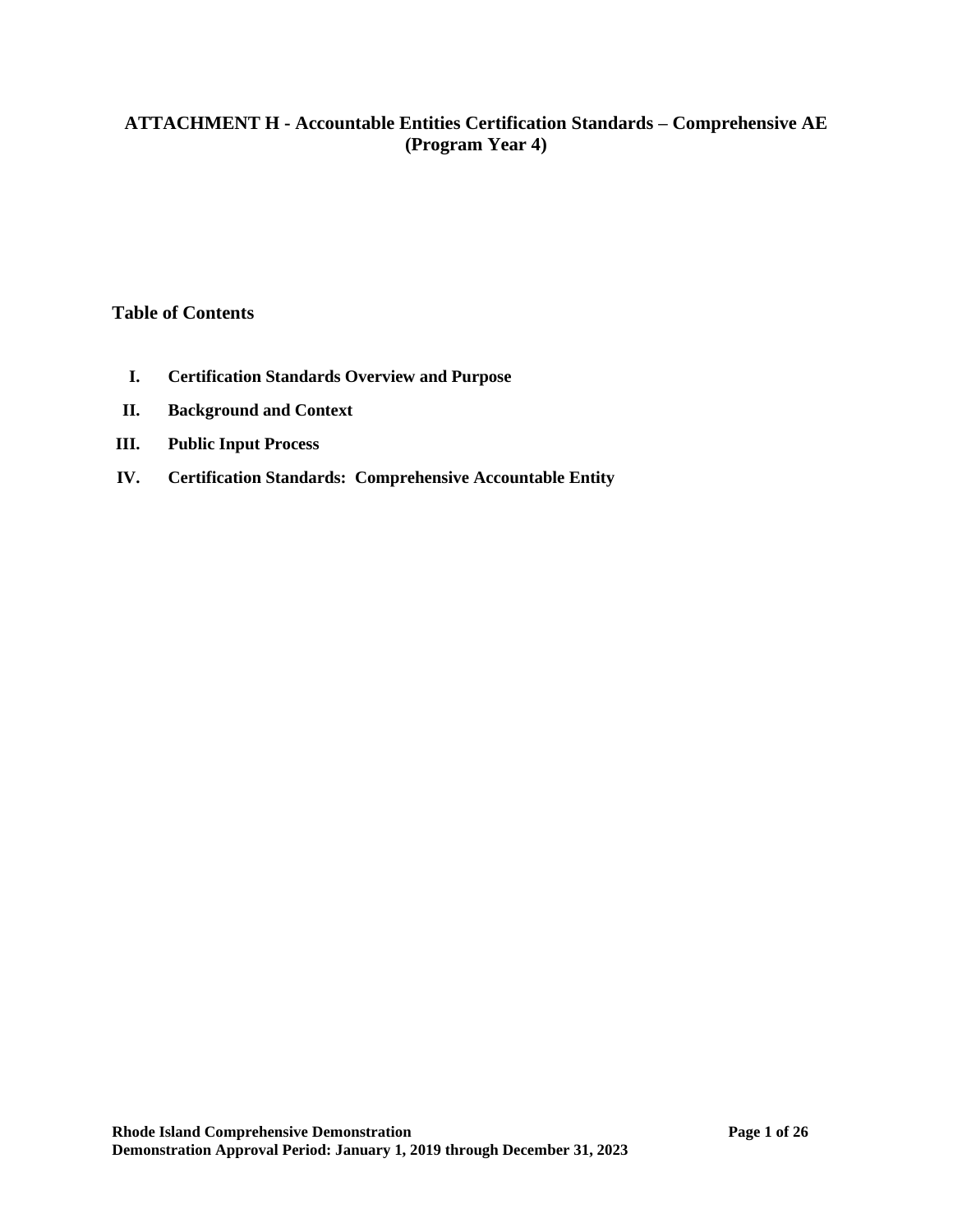# **I. Certification Standards Overview and Purpose**

This Accountable Entity (AE) Certification Standards Document was submitted by the RI Executive Office of Health and Human Services (EOHHS), as the single state Medicaid agency in Rhode Island, to CMS for review and approval in accordance with Special Terms and Conditions (STC) 43 of the Rhode Island Comprehensive 1115 Demonstration Waiver. The purpose of this document is to formalize the Certification Standards for Accountable Entities. Interested parties are invited to submit applications for certification and participation in the program. The issuance of AE Certification Standards, as well as the application and approval process, through the various stages, is managed directly by EOHHS.

The AE Certification standards and the corresponding application and approval process are intended to promote the development of new forms of organization, care integration, payment, equity considerations and over all accountability. Successful organizations are multi-disciplinary in composition, inter-disciplinary in practice and focused on population health, with programs tailored to address varying levels and types of needs. Participants are demonstrably engaged in a common enterprise with incentives to work together to do a better job meeting the needs of attributed populations. There is a strong emphasis on integration of behavioral health, social determinants of health and equitable care for all Medicaid recipients, inclusive of all races, ethnicities, ages, abilities, cultural beliefs and sexual orientation. EOHHS is committed to working within our organization and collaborating with partners outside of our organization to address institutional racism. The health care industry has the power to improve health equity, and improved health equity will improve health outcomes. Community partners have the power to improve the community conditions that so profoundly impact the health of our Medicaid population. Together, health care providers, the community, and state agencies will work in concert towards this end.

Certification standards may be updated annually, and modifications may be required during implementation to ensure that best practices and lessons that are learned throughout implementation can be leveraged and incorporated into the program design. Any such revisions shall be formally posted on the EOHHS website and shall allow for a 30-day public comment period prior to implementation.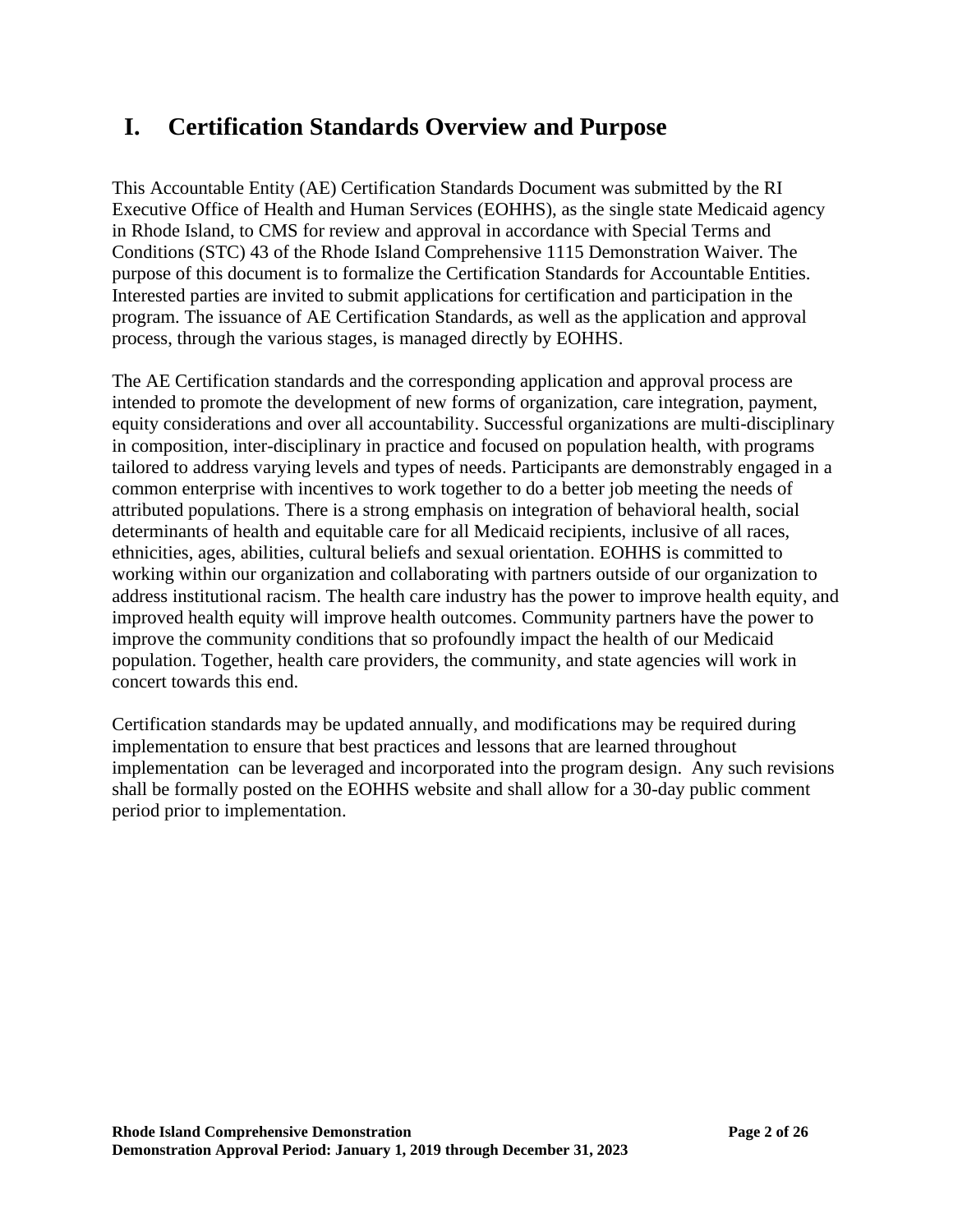# **II. Background and Context**

EOHHS, is implementing the RI Medicaid Accountable Entity (AE) Program **through its contracted Medicaid Managed Care Organizations (MCOs).** This program is intended to align incentives across the health care delivery and financing systems The program also seeks to enable health system engagement with upstream determinants of health, including through cllaboration with the Health Equity Zones (HEZ).

EOHHS intends for Certified AEs to be the central platform for transforming the structure of the delivery system as envisioned in the Final Report of the Reinventing Medicaid Working Group that was convened by Governor Gina Raimondo in March of 2015. The core objectives of the AE program include:

- Substantially transition away from fee-for-service models
- Define Medicaid-wide population health targets, and, where possible, tie them to payments
- Maintain and expand on our record of excellence in delivering high quality care
- Deliver coordinated, accountable care for rising and high-cost/need populations
- Ensure access to high-quality primary care
- Shift Medicaid expenditures from high-cost institutional settings to community-based settings

Certified AEs are responsible for coordinating t full continuum of health care services for defined populations**.** An effective AE must be able to meet the needs of the full population but must also have distinct competencies to recognize and address the special needs of high risk and "rising risk" sub groups. Applicants who are designated as "Certified" will immediately be eligible to enter into a contractual arrangement with the Medicaid MCOs to manage a population of Medicaid members under a total cost of care arrangement. Please refer to the Medicaid Managed Care contracts via the following link for detail regarding the full continuum of health services and benefits for Medicaid managed care members:

[http://www.eohhs.ri.gov/ProvidersPartners/MedicaidManagedCare.aspx.](http://www.eohhs.ri.gov/ProvidersPartners/MedicaidManagedCare.aspx)

EOHHS recognizes that potential applicants may be in differing stages of readiness. To that end AEs are certified annually, and EOHHS recognizes that most AEs will be **"Certified with** Conditions". Deficiencies need to be addressed in accordance with an agreed upon project plan for the AE to continue to be eligible for incentive funds. AEs who demonstrate that all the domain requirements are fully met are designated as "Fully Certified".

**Certified Accountable Entities who commit to the AE Program requirements are eligible to participate in the Medicaid Infrastructure Incentive Program,** which is intended to support Accountable Entities in building the capacity – the processes and technology -- required for effective system transformation.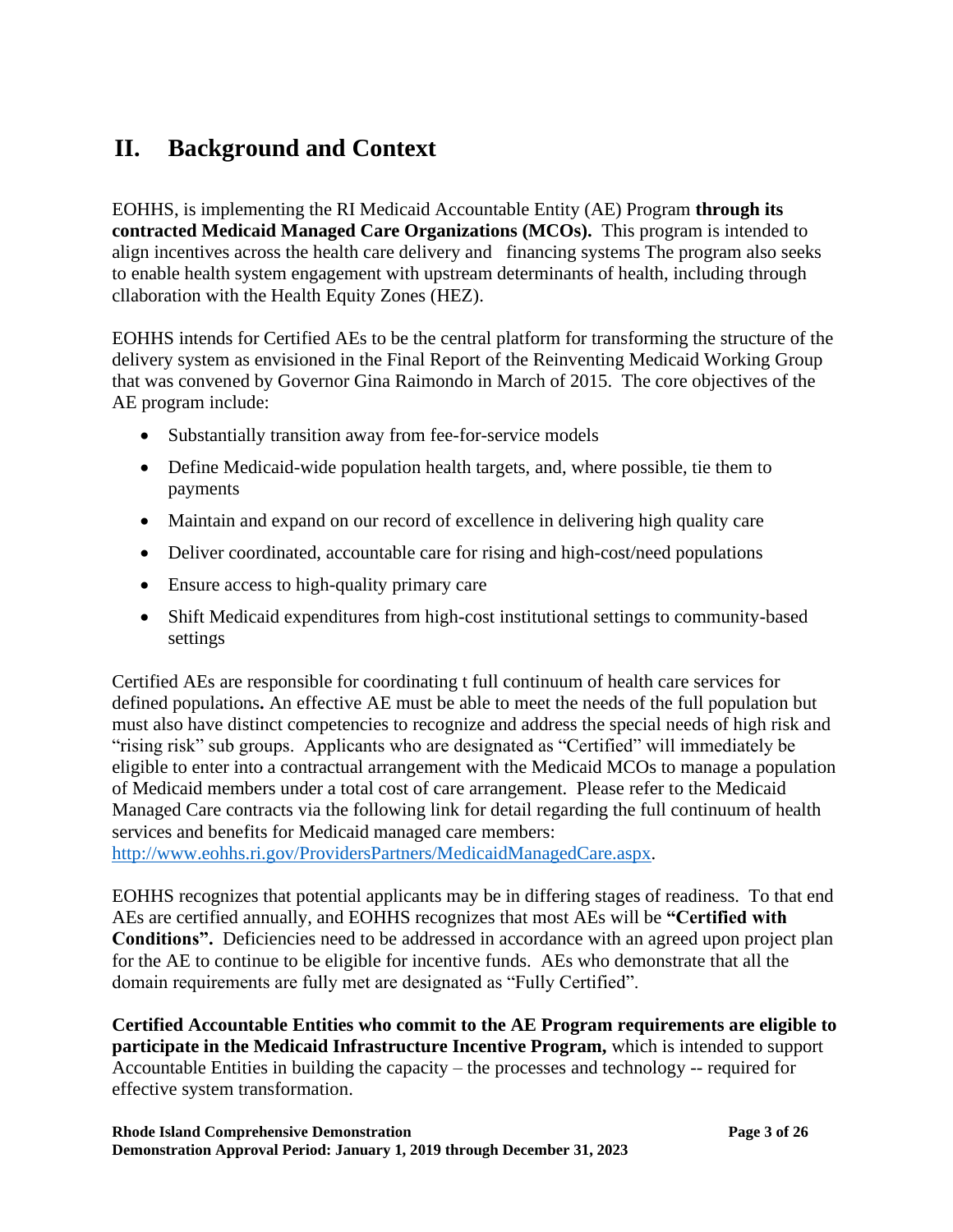Note that EOHHS does not contract directly with Certified AEs. The intent of the designation of Certified AEs is to provide program requirements for the Medicaid MCOs, as they transition to value-based purchasing models and accountable care. As such, these requirements are reflected in EOHHS arrangements with the Medicaid Managed Care organizations.

## **Certification Period and Continued Compliance with Certification Standards**

Certification is on an annual basis, in compliance with CMS requirements. AEs are required to comply will all standards and requirements throughout the certification period. A certified AE shall provide notification to EOHHS of any potential changes that may impact performance or represent material modifications to the AE in relation to their certification and associated approval for participation in the AE program (e.g. change in ownership; change in contracted status with a MCO; change in the AE's legal or financial status such as but not limited to changes due to a merger, acquisition, or any other change in legal status; withdrawal or change in legal status of key partners; requests to add additional partners, or other material change.) Upon notice, and with reasonable opportunity for the AE to address identified deficiencies, EOHHS reserves the right to suspend or terminate certification.

The AE shall not assign or transfer any right, interest, or obligation under this certification to any successor entity or other entity without the prior written consent of EOHHS.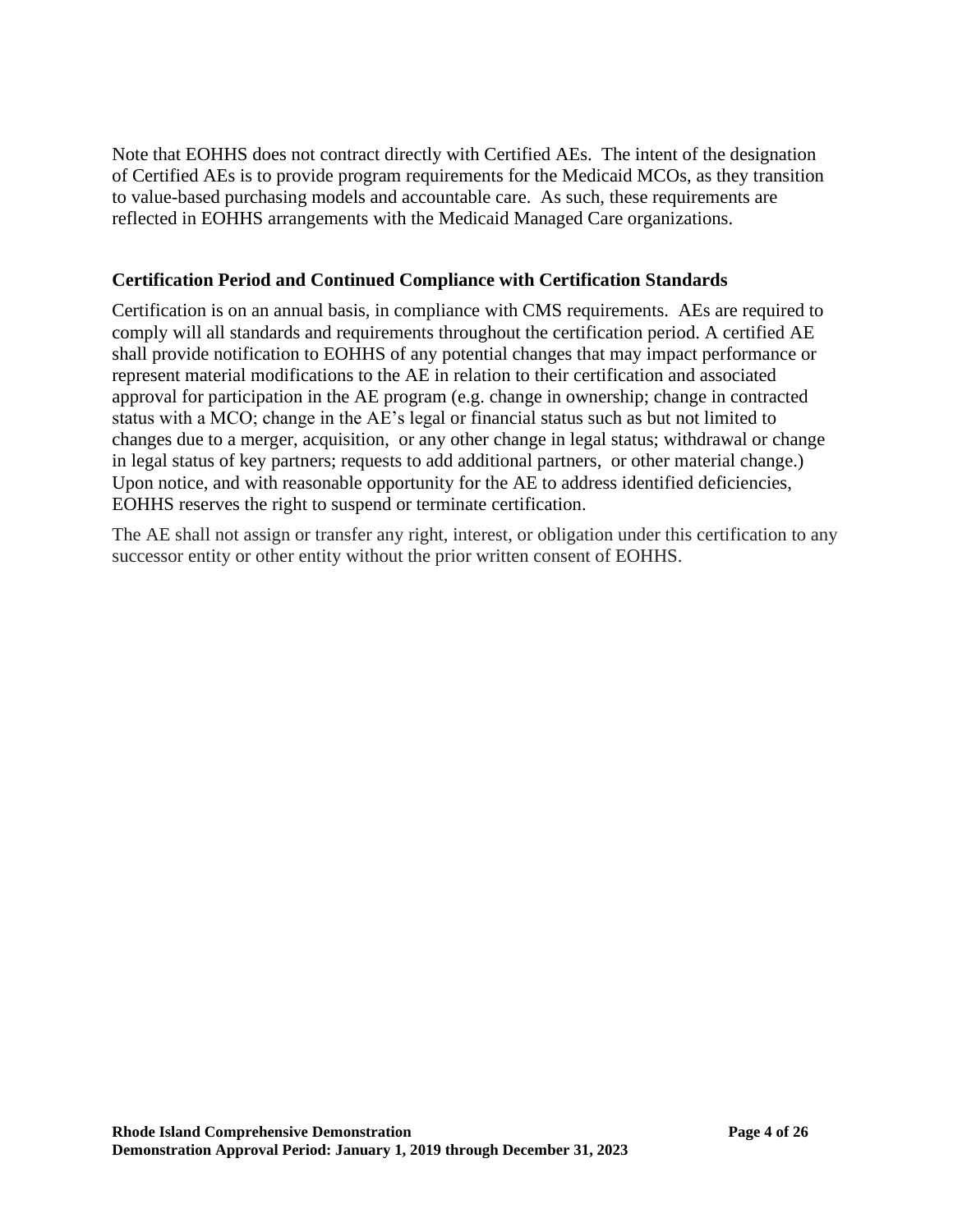# **III. Public Input Process**

The process for developing these Certification Standards includes substantive public input. EOHHS recognizes the value of ongoing stakeholder engagement, collaboration and consensus building and is committed to ensuring a transparent and open public process. EOHHS has and will continue to meet with stakeholders, including MCOs and AEs, providers, and other community and advocacy groups to receive comments/feedback on upcoming guidance documents.

# **IV. Certification Standards: Comprehensive Accountable Entity**

EOHHS' expectation is that the AE shall be structured and organized to assure its commitment to the objectives and requirements of an EOHHS certified AE and demonstrate its ability to provide care for each population it proposes to serve. Applicants are required to identify the populations they propose to serve – children, adults, or both. Certification by EOHHS is based on the qualifications to meet requirements for each population.

#### **Summary of Domains for Certification:**

- **1.** Breadth and Characteristics of Participating Providers<sup>1</sup>
- 2. Corporate Structure and Governance
- 3. Leadership and Management
- 4. IT Infrastructure Data Analytic Capacity and Deployment
- 5. Commitment to Population Health and System Transformation
- 6. Integrated Care Management
- 7. Member Engagement and Access
- 8. Quality Management

Within each of the domains considerable attention is given to the integration of activities focused on behavioral health, social determinants of health and equitable care<sup>2</sup>. AEs are expected to work directly with partner organizations to address all of these needs within a care plan.

For each requirement, applicants must either demonstrate specific compliance or identify how they will achieve compliance and a timeline for doing so. In the several domains for

<sup>&</sup>lt;sup>1</sup> Participating Providers are all providers within an AE network including but not limited to medical, behavioral health and social service providers.

<sup>&</sup>lt;sup>2</sup> ideally everyone should have a fair opportunity to attain their full health potential and, more pragmatically, no one should be disadvantaged from achieving this potential, if it can be avoided.", Whitehead M, Dahlgren G. *Concepts and Principles for Tackling Social Inequities in Health: Levelling up, Part 1*. World Health Organization, Regional Office for Europe; 2006.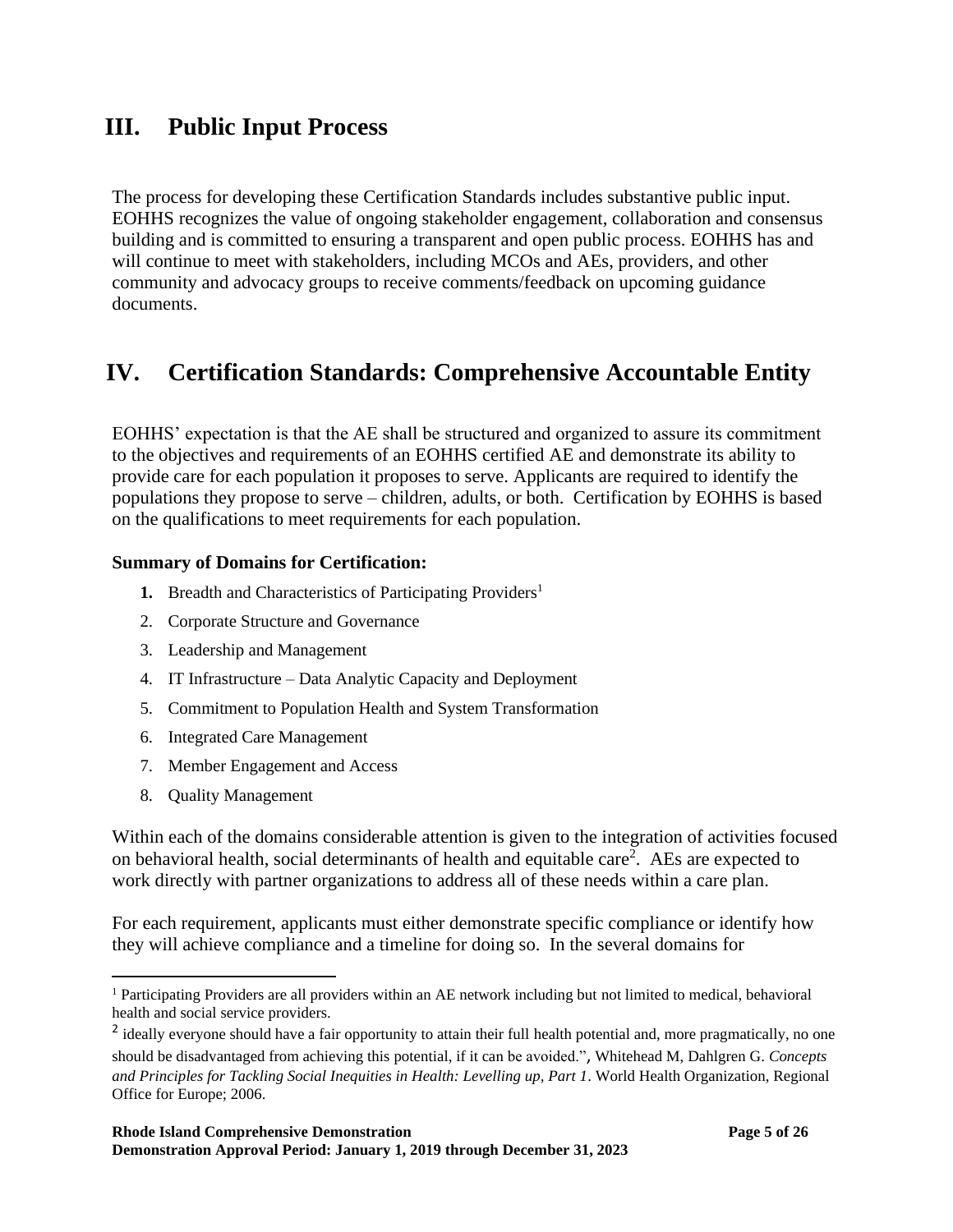certification, the AE is expected to demonstrate the ability to address the requirements. It is not necessarily the case the AE will itself have that capacity. For example, requirements may be partially met by an engaged partner, such as an MCO. As such, the certification process should demonstrate an effective and robust partnership between the AE and MCO to leverage the capabilities that each brings to the relationship and to avoid duplication.

A major objective of this initiative is that participants can define methods of care for people with rising risk and high-risk, including people experiencing co-occurring chronic conditions, and persons with co-occurring physical, behavioral health conditions and social determinant of health needs. A certified AE must be able to recognize and address high risk and rising risk individuals and improve care at points of transition from higher levels of care to less intensive levels of care.

## **1. Breadth and Characteristics of Participating Providers**

An AE needs to have a critical mass of providers and community partners that are interdisciplinary with core expertise/direct service capacity in primary care and in behavioral health, inclusive of substance use services. The AE further needs to demonstrate defined relationships with providers of social services and community-based organizations in order to meet the needs of the member so that the member may live the most productive and meaningful life within their community.

For each population (children and/or adults) that is to be attributed to the AE, the applicant must demonstrate that it has the capability to address and coordinate the needs of populations at all levels and the ability to coordinate and direct a significant portion of care for those populations. AEs should not only have a strong foundation in primary care but also be able to effectively coordinate care beyond the scope of primary medical care. An AE shall identify participating behavioral health and social service partners and the role and expectation of such organizations as provider partners in their delivery system. Total costs of care calculations are based on the full range of benefits and services included within EOHHS's contract with managed care organizations. Note, for reference, Appendix A provides excerpts from the contracts between EOHHS and the MCOs that describe the scope of benefits covered within the managed care contracts, including required areas of behavioral health services coverage for children and adults.<sup>3</sup>

Primary care (PCP) capacity is evidenced through health services provided by a Rhode Island licensed, board-certified, or board eligible general practitioner, family practitioner, pediatrician or internal medicine physician, primary care geriatrician or through a licensed Advanced Practice Certified Nurse Practitioner, and/or Physician Assistant. Such clinicians shall have demonstrated core expertise in primary care and will serve as the member's initial and critical point of interaction. PCP responsibilities must include at a minimum:

❖ Serving as the member's Primary Care Provider (PCP) and medical home

<sup>3</sup> http://www.eohhs.ri.gov/ProvidersPartners/MedicaidManagedCare.aspx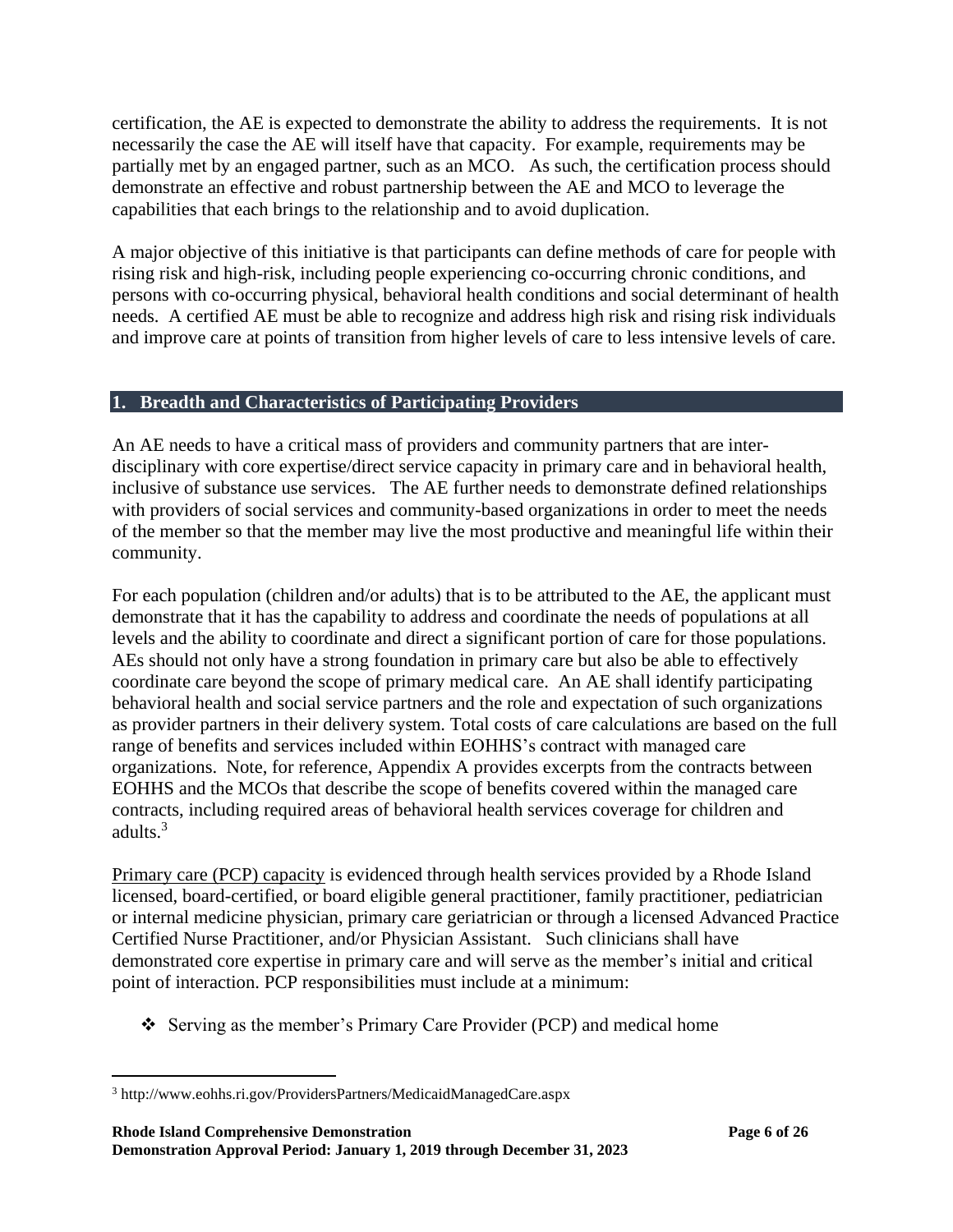- ❖ Provide the level of care and range of services necessary to address the medical and behavioral needs of members, including those members with chronic conditions
- ❖ Provide overall clinical direction and serve as the central point for the integration and coordination of care
- ❖ Make and track referrals for specialty care, other medically necessary services such as dental care, and services to address social determinants of health

Whether located directly in the primary care provider setting or through direct coordination with arrangements made with or by the AE entity, the primary care provider shall also have the demonstrated capacity to provide integrated care management, particularly for complex need individuals, through nurse care manager or other specified care management support.

Mental Health and Substance Use Disorder (Behavioral health (BH) capacity must be demonstrated through evidence of Provider Partnerships with BH Service providers.

Behavioral health capacity shall be commensurate with the size and needs of the attributed population and based on a geographic analysis conducted by the AE. An AE may identify specific gaps and needs in care that inform the enhancement and referral arrangements of their AE network. BH service capacity shall include, through direct service provision or through established relationships with other providers, the ability to ensure that a broad range of treatment options representing a continuum of care is available to members of each population for which certification is sought (children, adults, older adults, perinatal and postpartum women etc.).

Direct service capacity within the AE shall be evidenced by the participation of Rhode Island licensed providers. This can include programs licensed by the Office of Facilities and Program Standards within the R.I. Department of Behavioral Healthcare, Developmental Disabilities, and Hospitals (BHDDH) for the provision of services to individuals who are developmentally disabled and/or experiencing a mental health and/or substance use disorder and can include programs licensed by the Department of Children, Youth, and Families.

AEs serving individuals 16 years of age and older adults at risk for or diagnosed with an opioid use disorder must make available community-based treatment utilizing all federally approved Medication Assisted Therapies, Opioid Treatment Program (OTP) Health Homes and American Society of Addiction Medicine (ASAM) levels 3.1, 3.3, 3.5 and 3.7 of SUD residential treatment. These programs are provided by organizations licensed by BHDDH. Direct services for substance use treatment can also be demonstrated through the participation of treatment providers licensed by the Rhode Island Department of Health who are permitted to practice and bill Medicare or Medicaid autonomously, whether in a private practice or in association with a private agency or institution. Direct service capacity can also be demonstrated through the participation of Licensed Chemical Dependency Professionals who are permitted to practice under approved licensed provider agencies.

AEs serving individuals with or at risk for having a serious mental illness (SMI) or serious and persistent mental illness (SPMI) must ensure that Assertive Community Treatment (ACT) and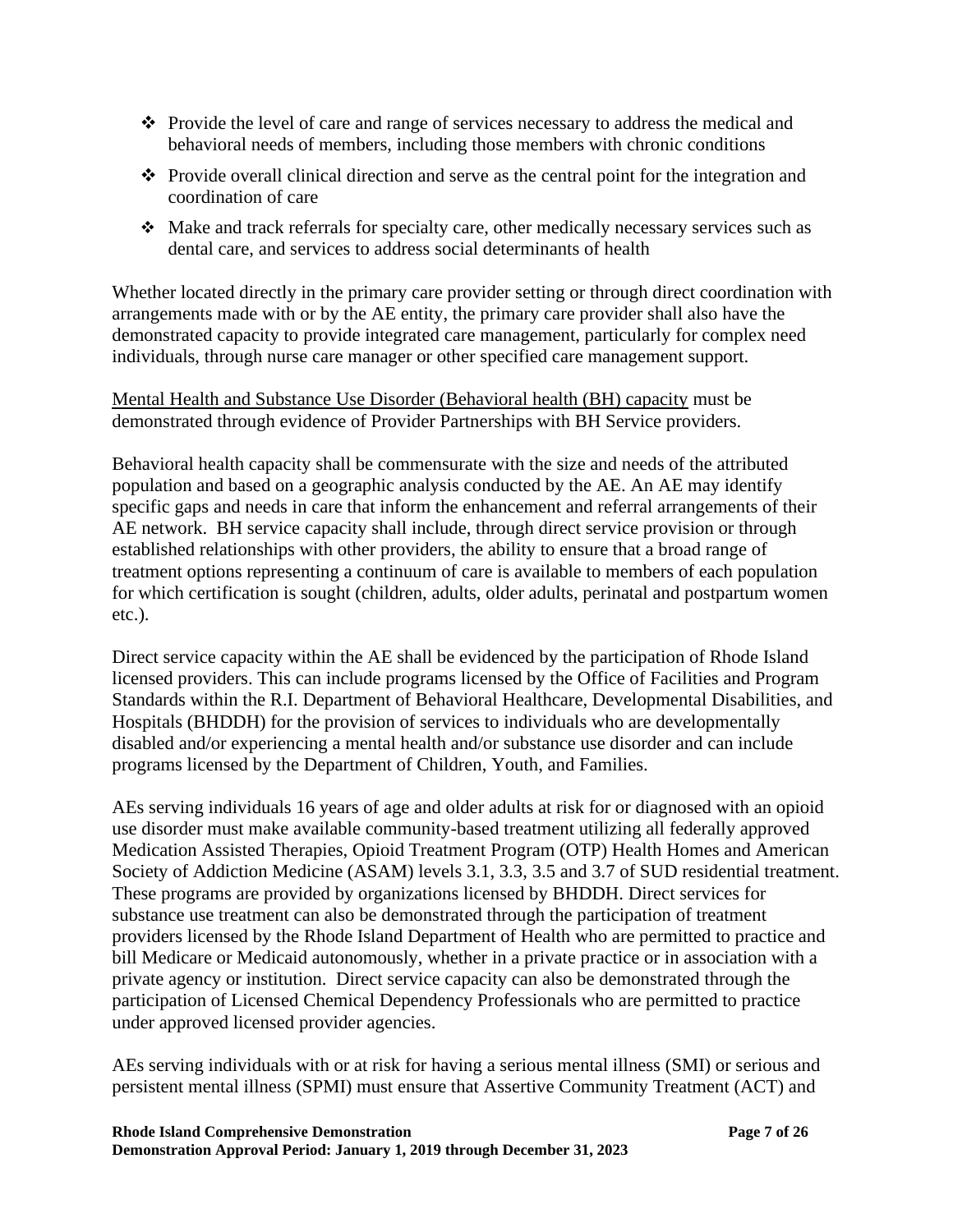Integrated Health Home (IHH) services are available to their members directly or through a Provider Partnership with a Community Mental Health Center (CMHC). CMHCs are licensed by BHDDH. Direct service capacity can also be demonstrated through the participation of BH providers who are licensed by the Rhode Island Department of Health and who are permitted to practice and bill Medicare or Medicaid autonomously, whether in private practice or in association with a private agency or institution. This can include but is not limited to licensed psychologists, psychiatrists, licensed psychiatric nurses, and licensed mental health counselors (LMHC), licensed marriage and family therapists (LMFT), and licensed independent clinical social workers (LICSW). Approved licensed provider agencies may expand their BH capacity through clinical supervision to a defined staff of BH practitioners not otherwise licensed to perform at the independent level.

Physical and behavioral health providers are responsible for forming and maintaining partnerships to ensure integration and coordination of behavioral health services as part of a holistic approach to overall wellness of AE members. In addition, BH practitioners will adhere to guidelines that incorporate dignity and worth of the individuals served, cultural awareness, diversity, as well as the individual's right to self-determination. Practitioners must adhere to Rhode Island General Law including Mental Health Law Chapter 40.1-5.

Improving Health equity through addressing social determinants of health capacity –healthrelated social needs can play a crucial role in the health status and health outcomes of Medicaid recipients. These include unstable housing/poor housing conditions, food insecurity, and exposure to safety risks and domestic violence, as well as many other factors. These examples raise stress levels and allostatic load, impact the progression of health conditions, impact one's ability to procure meaningful employment, impact one's ability to mitigate health risks, or to access basic health care. A core feature of the AE initiative is to advance the systematic integration of health equity/social determinants of health into an individuals' total care. The applicant must identify three key domains of social need for each population for which certification is being sought (children, adults) and identify arrangements in place for the provision of pertinent services.

Services to help mitigate these needs can take a variety of forms (e.g. tenant/landlord mediation; legal supports; assisting members to access related services that they are entitled to, employment supports, access to transportation etc.).

Social determinants capacity shall be evidenced by the participation of providers of pertinent social supports within the AE. It is not required that an AE be able to provide the full range of social supports that may be appropriate to meet the needs of the attributed population. An AE may demonstrate in-house capacity to provide social supports. It is expected that AEs form defined affiliations and working arrangements with Community-Based Organization (CBOs) that address members' health related social needs, such as Health Equity Zones, to address identified social contexts impacting health and outcomes. Investments described in the HSTP Social Determinants of Health Investment Strategy Proposal are meant to support AEs' capacity development in this area.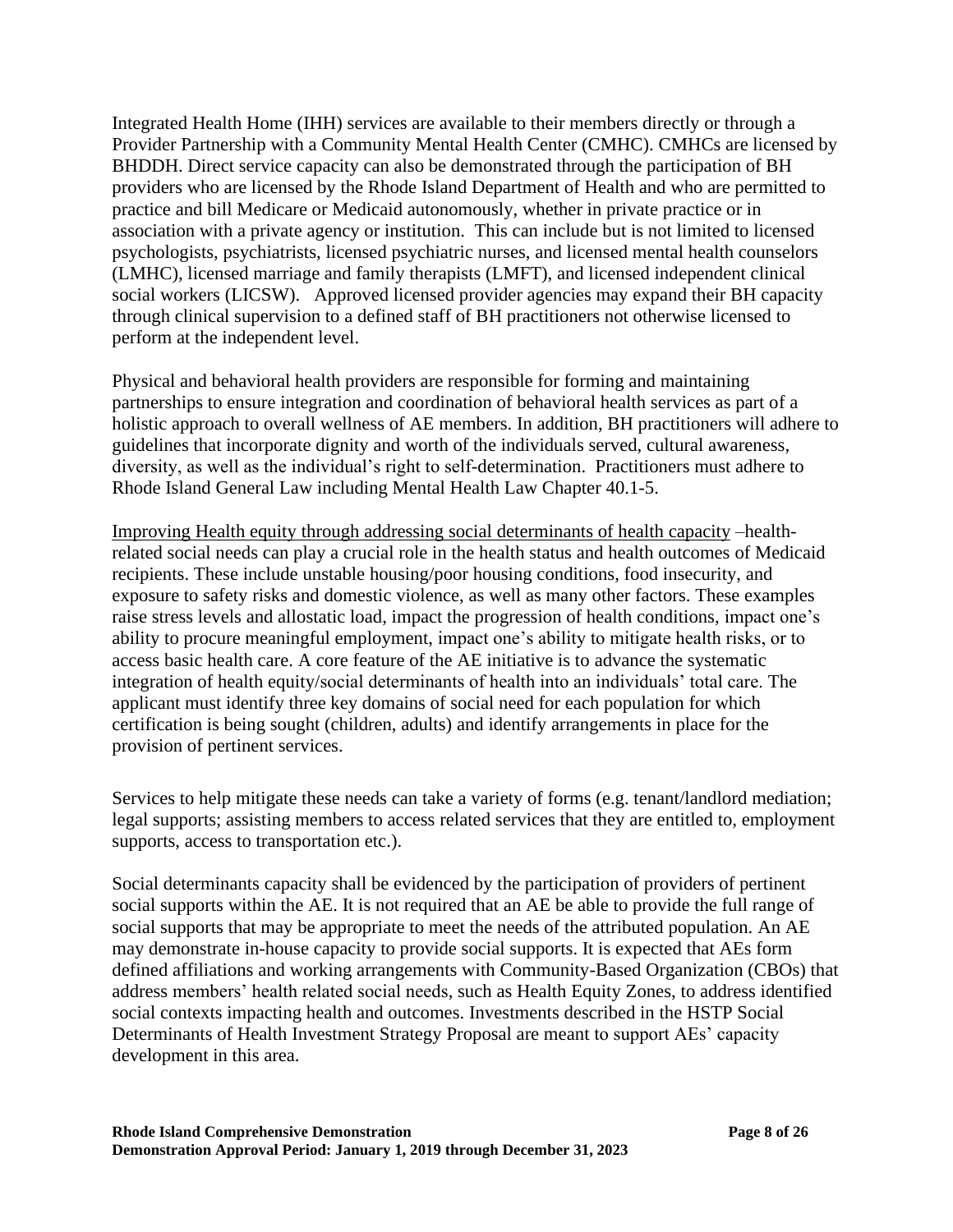# **1.1. Provider Base**

- 1.1.1. Critical Mass for attribution. For the purposes of these certification standards provider is differentiated from individual clinicians and is defined as a corporate entity with an identifiable tax identification number for services to patients based on the work of individual clinicians working with or for the corporate entity.
	- 1.1.1.1. Attribution: A comprehensive AE must have a base attributable Medicaid population of 5,000 members in accordance with EOHHS Total Cost of Care requirements.
- 1.1.2. Population specific AE application: Delineation of capacity by population served: Children, adults

1.1.2.1 Population specific primary care and behavioral health capacity to serve children, including adequate pediatricians, family practice clinicians, and advanced nurse practitioners, physician assistants, and pediatric behavioral health providers.

1.1.2.2 Population specific primary care and behavioral health capacity to serve adults, including adequate internists, family practice clinicians, primary care geriatricians, and/or APRNs/PAs and adult behavioral health providers.

1.1.2.3 Population specific substance use service capacity

1.1.2.4 Population specific social determinants service capacity AEs will identify social determinants for the populations they serve. AEs will identify three critical areas of need for social supports for each population served and have defined in-house capacity and/or defined relationships with providers of social supports to address those needs. For illustration, the community-based services that can have critical impacts in promoting improved health outcomes may include the following:

- Housing stabilization and support services
- Housing search and placement;
- Utility assistance;
- Food security;
- Support for attributed members who have experienced violence.

AEs may identify other areas deemed to be of critical impact. Note that incentive funds through the HSTP program are available to help strengthen relationships with CBOs and develop internal capacity for screening, referral, and service provision.

## **1.2. Relationship of Providers to the AE**

- 1.2.1. Certification that all AE participating providers have agreed to participate in, and be accountable for health care transformation efforts, as set forth in these certification standards, including use of a total cost of care based Alternative Payment Methodology, in accordance with EOHHS APM requirements.
- 1.2.2. Description of types of member providers and clinicians and their relationship to the Entity: Note that clinicians employed by a participating provider entity are by definition participating in, and accountable for health care transformation efforts of their employer.

1.2.2.1. Providers (primary care, behavioral health, and community based) are the core organizational and corporate partners in the AE, with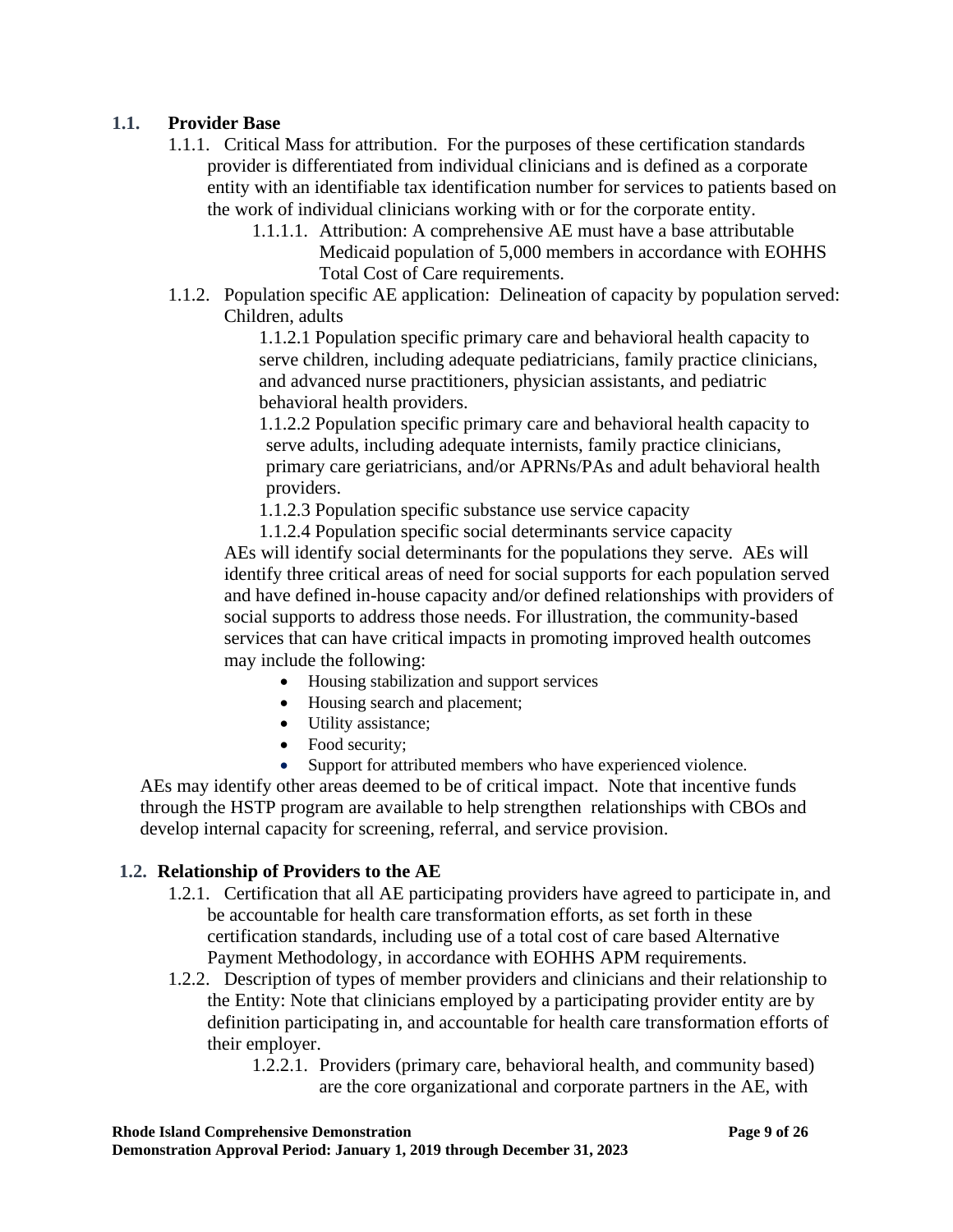voting rights on the AE Board of Directors, who participate in shared savings, movement to risk, participate in written mutual requirements and protocols for collaborative practice (e.g. data sharing, care management) to promote and support integrated care, as applicable.

- 1.2.2.2. Primary care providers are recognized providers in attribution methodologies. Although not necessarily represented as voting members of the AE, PCPs provide the direct core capacity the AE brings to the organization of care, have meaningful direct and contractually defined participation in shared savings arrangements and progression to risk, and participate in written mutual requirements and protocols for collaborative practice (e.g. data sharing, care management) to promote and support integrated care.
- 1.2.2.3. Specialty and community-based providers have established referral, coordination, and working relationships with AE but do not provide a basis for attribution. These include, but are limited to, arrangements to fulfill the "breadth of provider base" requirements related to providers of behavioral health, substance use services, or social supports to address social determinants of health. Relationships with such providers are essential to demonstrate the ability to coordinate care for the full continuum of needs for attributed populations, particularly rising and high-risk individuals. Depending on the nature of the agreement between the parties the AE may or may not have shared savings or incentive arrangements with those providers.

## **1.3. Ability to coordinate for All Levels of Need for any Attributed population**

- 1.3.1. Demonstrate that the AE can meet all AE requirements to deliver the full continuum of needs for attributed populations by either providing services directly or through accountable care management to ensure smooth transitions. (For reference, see Attachment A)
	- 1.3.1.1. Physical Health: service delivery/coordination capacity beyond the scope of PCP medical care, including specialty and inpatient care.
	- 1.3.1.2. Behavioral Health: meet preventive, routine, and high-end behavioral health needs.
	- 1.3.1.3. Integrated PH/BH: Evidence of direct participation or identified working relationships with a full continuum of BH providers as shown in Attachment A, including recognized CMHO providers and providers recognized by Office of the Health Insurance Commissioner (OHIC) as certified Integrated Behavioral Health providers.
	- 1.3.1.4. Integrated SUD treatment, across the spectrum of need including opioid addiction services
	- 1.3.1.5. Social Determinants: Community Health Team and/or Social Service Organization (SSO) CBO/HEZ partner addressing targeted social determinant area (e.g. focus on housing/housing security).
- 1.3.2. Develop and implement agreed upon protocols that guide the interaction between providers across the continuum of care and to integrate care delivery.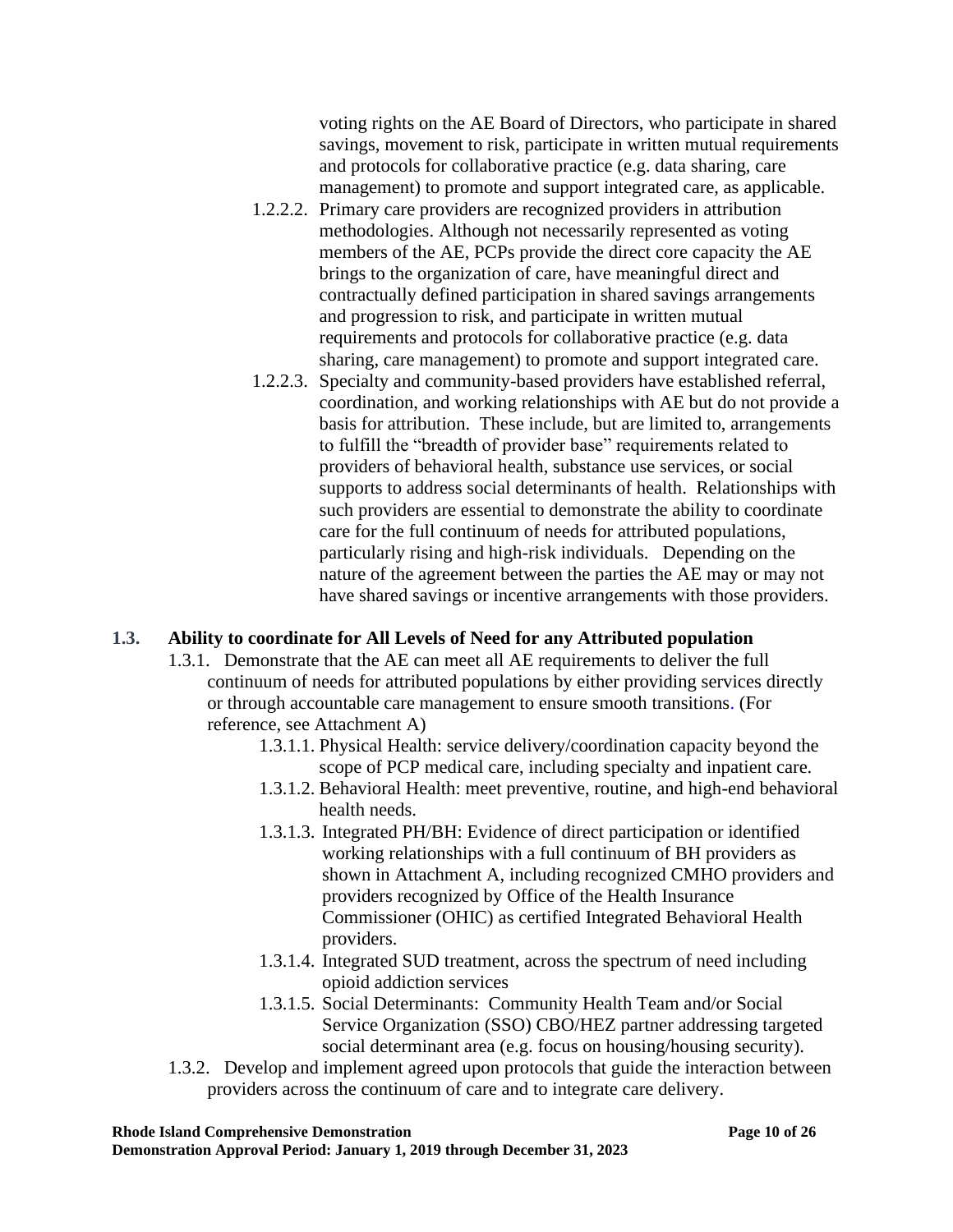# **1.4. Defined Methods to Care for People with Complex Needs**

- 1.4.1. Ability to identify and address rising risk, high risk populations
- 1.4.2. Improve care at points of transition from low to intensive levels of care
- 1.4.3. Ability to work effectively at key points of life transition or impact, as appropriate for the population served, such as discharge from corrections, engagement with DCYF protective custody, risk of loss of housing, homelessness, substance use, domestic violence/sexual violence
- 1.4.4. Ability to care for people with co-occurring chronic conditions, especially BH

#### **1.5. Able to Ensure Timely Access to Care**

Minimally - Able to Demonstrate Compliance with all pertinent MCO Access requirements, as specified in the MCO contract and documented below

1.5.1. Assuring timely (within 30 minutes) after-hours phone access

| Appointment                     | <b>Access Standard</b>            |
|---------------------------------|-----------------------------------|
| <b>After Hours Care Contact</b> | 24 hours 7 days a week            |
| (Telephone, text, email)        |                                   |
| <b>Urgent Care Appointment</b>  | Within 24 hours                   |
| Routine Care Appointment        | Within 30 calendar days           |
| New Member                      | 30 calendar days                  |
| Appointment                     |                                   |
| Physical Exam                   | 180 calendar days                 |
| <b>EPSDT</b> appointment        | Within 6 weeks                    |
| Non-emergent, non-urgent        | Within ten (10) business days for |
| mental health or substance      | diagnosis or treatment            |
| use condition                   |                                   |

1.5.1.1. Minimum Access Standards:

## **2. Corporate Structure and Governance**

A fundamental EOHHS objective is to develop a new type of organization in Rhode Island Medicaid to promote a population health focused and person-centered system of care, both within a racial equity lens. Such an organization must meet a core set of corporate requirements set forth in these requirements. The intent of these requirements include: (1) To ensure multidisciplinary providers are actively engaged in a shared enterprise and have a stake in both financial opportunities and decision-making of the organization; (2) to ensure that assets and resources intended to support RI Medicaid are appropriately allocated, protected, and retained in Rhode Island; (3) to ensure that the mission and goals of the new entity align with the goals of EOHHS and the needs of the Medicaid population; (4) to ensure a structured means of accountability to the population served (5) to make health equity a strategic priority.

A qualified AE applicant must demonstrate its ability to meet the requirements of these certification standards including corporate structure and governance. A qualified applicant must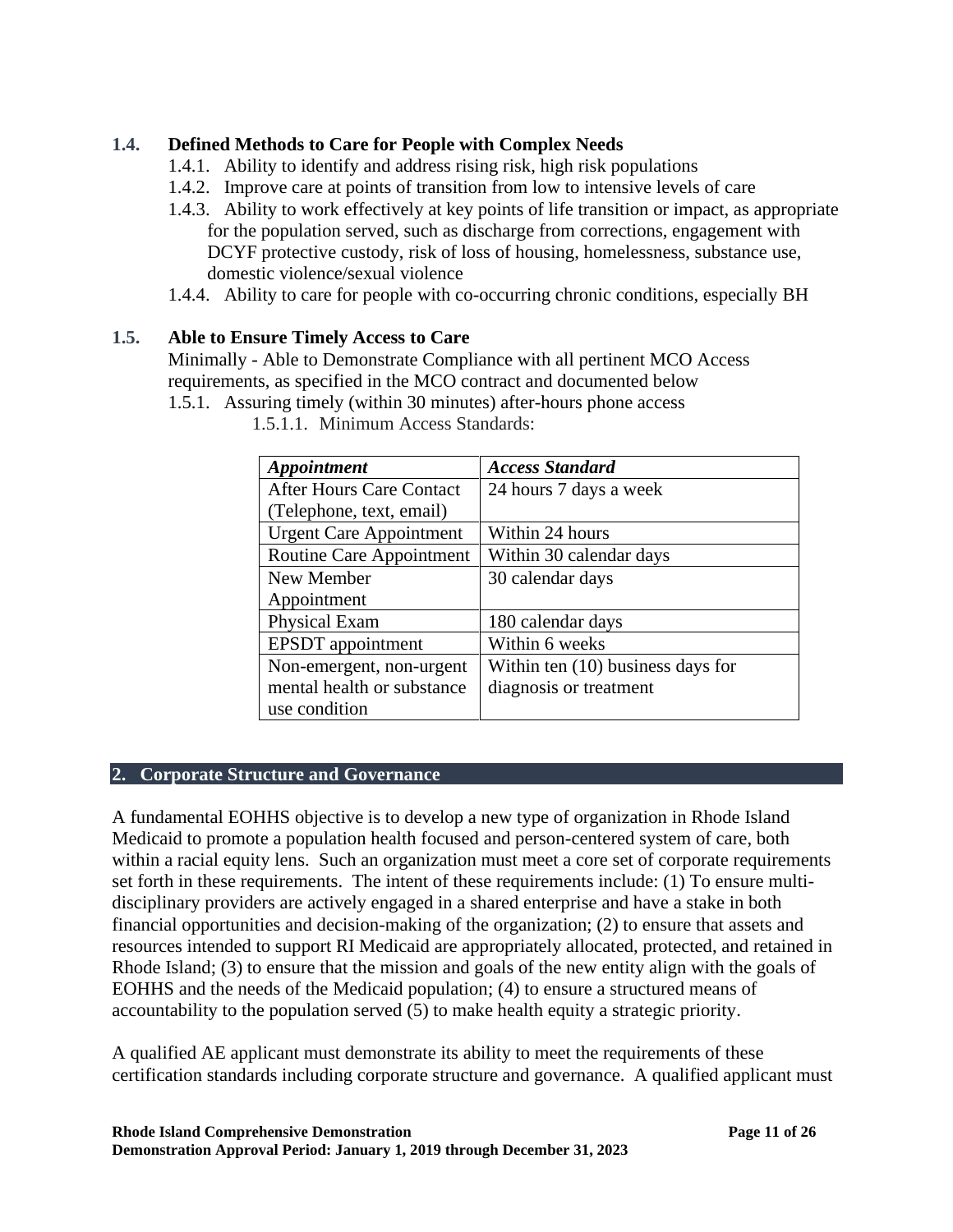be a legal entity incorporated within Rhode Island and with a federal tax identification number. The AE applicant may be formed by two or more entities joining together for the purpose of forming an AE, or it may be a single entity that includes all required capabilities of an AE.

If two or more parties form the AE applicant, it must be a distinct corporation and meet all the requirements for corporate structure and governance. It must have an identifiable governing body with authority to execute the functions and make final decisions on behalf of the AE. The governing body must be separate and unique to the AE and must not be the same as the governing body of any other entity participating in the AE.

If the applicant is a single entity the AE's board of directors may be the same as that of the single entity. However, the single entity applicant must establish a Governing Committee with distinct obligations and authorities in management of the AE program. The composition of the Governing Committee must include participation of various constituencies as set forth below. The Governing Committee must have authority to make binding decisions regarding the distribution of any shared savings or losses to providers (primary, behavioral health & social service), or other contracted parties, as applicable.

Whether the applicant is a single-entity or a multiple entity AE:

- There shall be an established means for shared governance that provides all AE Providers participating in savings and/or risk arrangements with an appropriate, meaningful proportionate participation in the AE's decision-making processes. The structure of the AE must ensure that Governing Board or Governing Committee members have shared and aligned incentives to drive efficiencies, improve health outcomes, work together to manage and coordinate care for Medicaid beneficiaries, and share in savings and in risk.
- The AE must have a mission statement that aligns with EOHHS goals a focus on population health, a commitment to an integrated and accountable system of care, a primary concern for the health outcomes of attributed members, the progressive use of outcome-based metrics, particular concern for those with the most complex set of medical, behavioral health, and social needs and a health equity lens as part of the AEs governance structure
- Governing Board of Directors or Governing Committee shall meet regularly, not less than quarterly

These requirements are further defined in sections 2.1 -2.4. For each requirement, new applicants must either demonstrate specific compliance or propose an approach and timeline not to exceed nine months from the date of provisional certification to come into full compliance.

# **2.1 Multiple and Single Entity Applicants**

- 2.1.1. By-Laws/ charter that sets forth Membership on the Board of Directors with voting rights that is inclusive of the minimum requirements set forth by EOHHS
- 2.1.2. Inclusion of Board Level Governing Committees with a distinct focus on Medicaid, and inclusive of an Integrated Care Committee, a Quality Oversight Committee, and a Finance Committee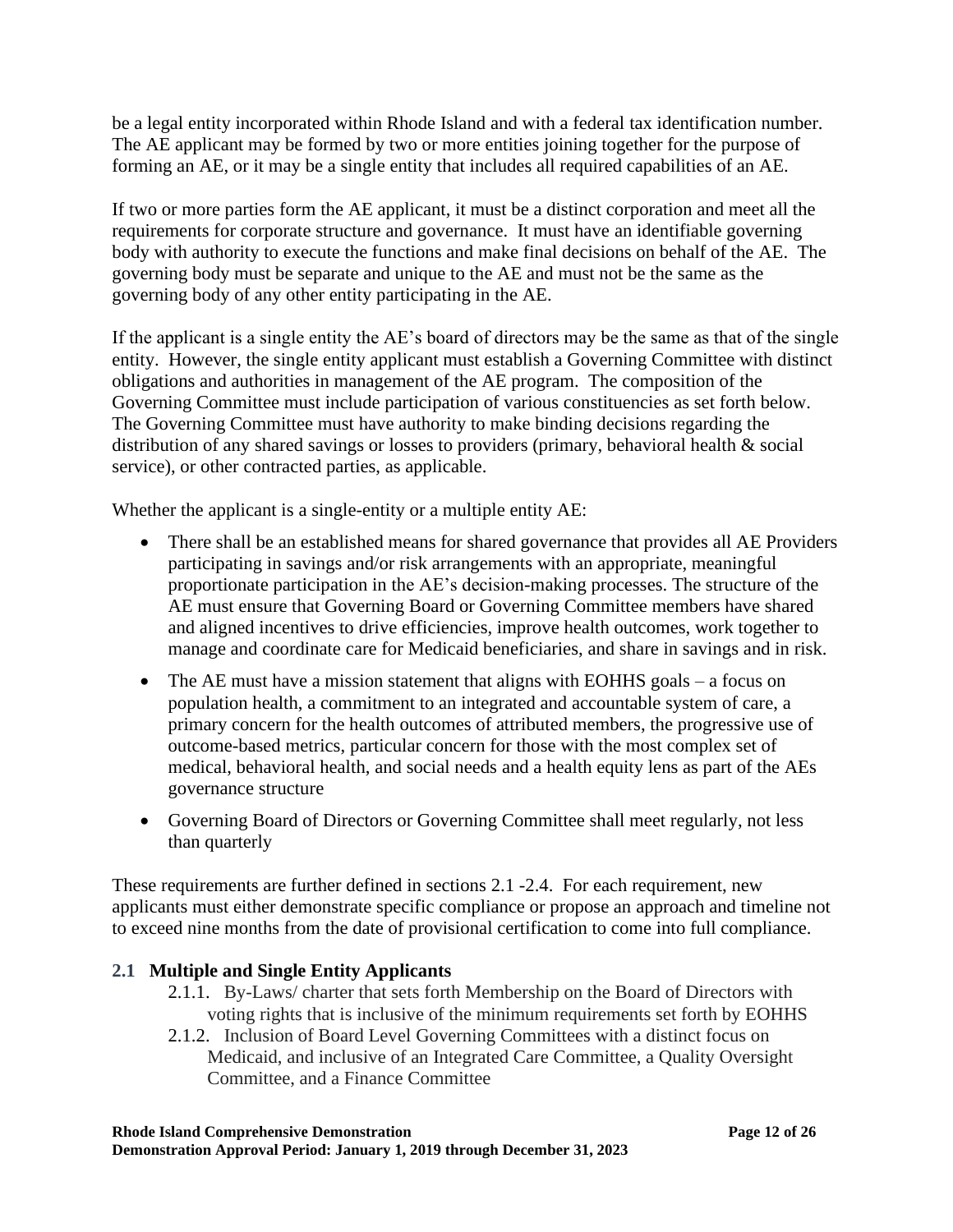- 2.1.3. Include quarterly progress dashboards to monitor quality and cost effectiveness to support the MCO's and AE's ability to monitor and improve performance.
- 2.1.4. A Compliance Officer with an unimpeded line of communication with the Board and who is not the legal counsel for the Board
- 2.1.5. Community Advisory Committee (CAC)
	- 2.1.5.1. CAC consisting of at least four persons who are attributed Medicaid beneficiaries or who are appropriate family representatives of those beneficiaries and who are representative of the populations served by the AE. Alternative structures for meaningful engagement with Medicaid members, families as well as the community can be proposed, and must be approved by EOHHS.
	- 2.1.5.2. CAC shall include at least one representative from a Health Equity Zone organization within its geographic location.
- 2.1.6. Fiduciary and Administrative Responsibility Resides with BOD
	- 2.1.6.1. The AE's administration must report exclusively to the governing Board through the AE's chief executive officer
- 2.1.7. Defined conflict of interest provisions that
	- 2.1.7.1. Require each member of the governing body, sub-committees, employees and consultants to disclose relevant financial interests
	- 2.1.7.2. Provide a procedure to determine whether a conflict of interest exists and set forth a process to address any conflicts that arise
	- 2.1.7.3. Address remedial action for members of the governing body that fail to comply with the policy

# **2.2. Governing Board or Governing Committee Members: Inter-Disciplinary Partners Joined in a Common Enterprise**

## 2.2.1. **Core Premises**

Shared governance provides all AE participants with an appropriate, meaningful proportionate control over the AE's decision-making processes, including oversight of the quality of the AE's services to attributed members, providing guidance in decisions related to program design and implementation, and with authority to make binding decisions regarding the distribution of any shared savings or losses to Providers (primary care, behavioral health, and social service/HEZ) or other contracted partners, as applicable.

- 2.2.1.1. Multi-disciplinary in composition and inter-disciplinary in practice.
- 2.2.1.2. Defined, transparent structure ensuring partners have shared and aligned incentives
- 2.2.1.3. Leverage strengths of partners toward an integrated person-centered system of care

## 2.2.2. **Board or Governing Committee Membership**

2.2.2.1. Most voting members of the Board or the Governing Committee shall be primary care providers (i.e. representatives appointed by the respective provider) behavioral health providers (i.e. representatives appointed by the respective provider) from participating provider organizations, provided that at least three members shall be primary care providers and three members shall be behavioral health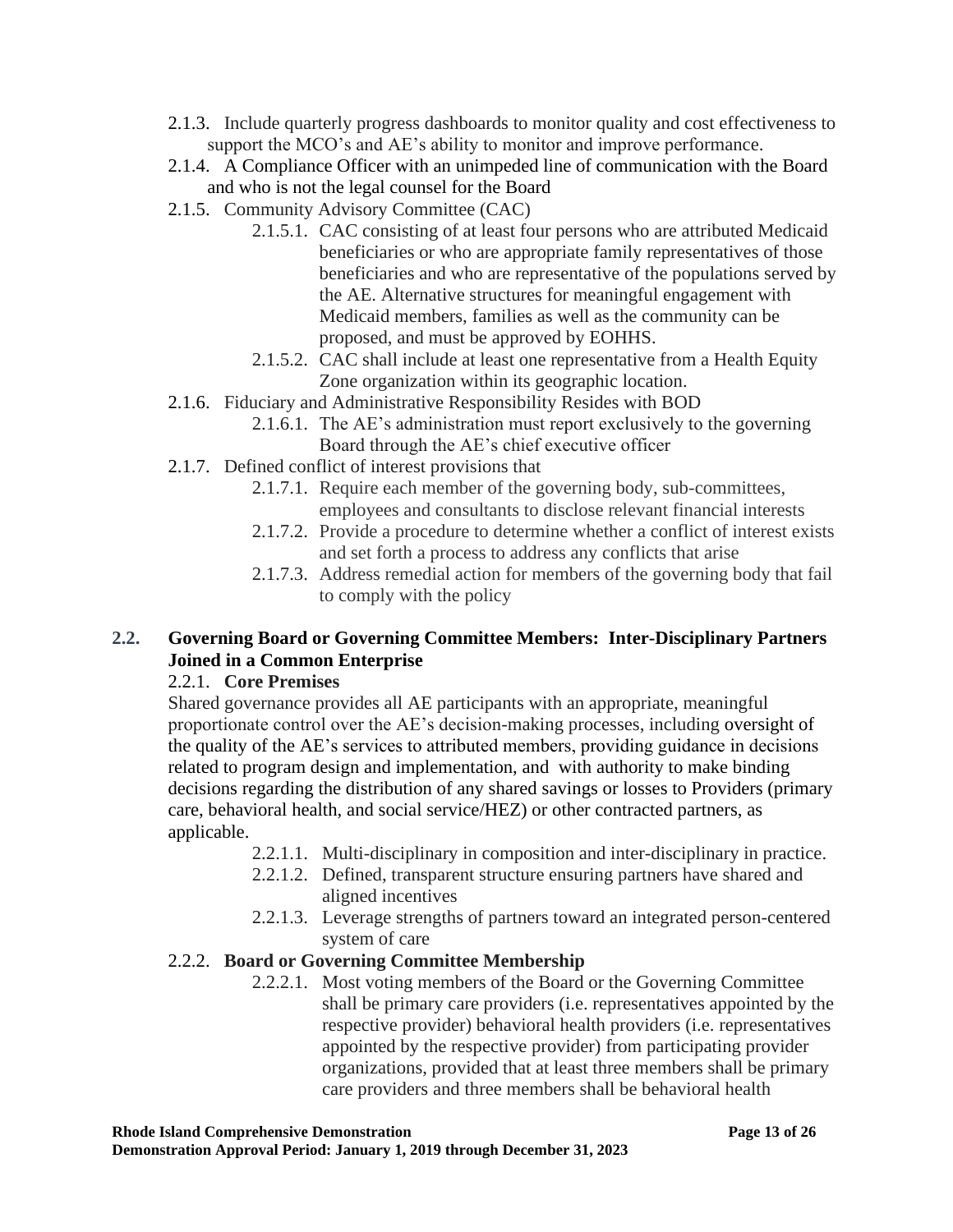providers. The meaning of the term provider is as set forth in Section 1.1.1

- 2.2.2.2. Minimal representation requirements, for each population certified to serve
	- 2.2.2.2.1. **Children:** Pediatric primary care provider, Pediatric BH provider, Pediatric representative member of Consumer Advisory Committee, CBO provider of age appropriate social supports (i.e. representatives appointed by the respective provider)
	- 2.2.2.2.2. **Adults:** Internal Medicine primary care provider, Adult BH provider, Adult representative member of Consumer Advisory Committee, CBO provider of age appropriate social supports (i.e. representatives appointed by the respective provider)

#### **2.3. Compliance**

- 2.3.1. Provisions for assuring compliance with State, Federal law re: Medicaid, Medicare.
- 2.3.2. Policies and Procedures related to debarred providers, discrimination, protection of privacy, use of electronic records.
- 2.3.3. Policies and procedures for compliance with anti-trust rules and regulations
- 2.3.4. AE compliance program includes a designated compliance official who is not legal counsel and a mechanism to identify and address compliance problems including fraud, waste, and abuse.
- 2.3.5. Compliance Officer. A single entity AE may use an existing Corporate Compliance Officer in this role provided that the Compliance Officer's scope of activities includes compliance with AE program requirements and at least twice annual reporting to the Governing Body/Committee.

# **2.4. Required - an Executed Contract with a Medicaid Managed Care Organization**

- 2.4.1. Required for attribution, shared savings/risk contract, and to be eligible for Health System Transformation Program (HSTP) incentive funds.
- 2.4.2. Comport with EOHHS defined delegation rules re: AE/MCO distribution of functions.

#### **3. Leadership and Management**

#### **3.1. Leadership Structure**

There must be a single, unified vision and leadership structure, with commitment of senior leaders, backed by the required resources to implement and support the vision. AE organizational leadership must explicitly demonstrate that improving health equity is an organizational priority (at all levels of the organization), both from a resource allocation and organizational commitment to reduce health disparities and be part of the effort to improve the community conditions for Medicaid recipients, The AE shall describe how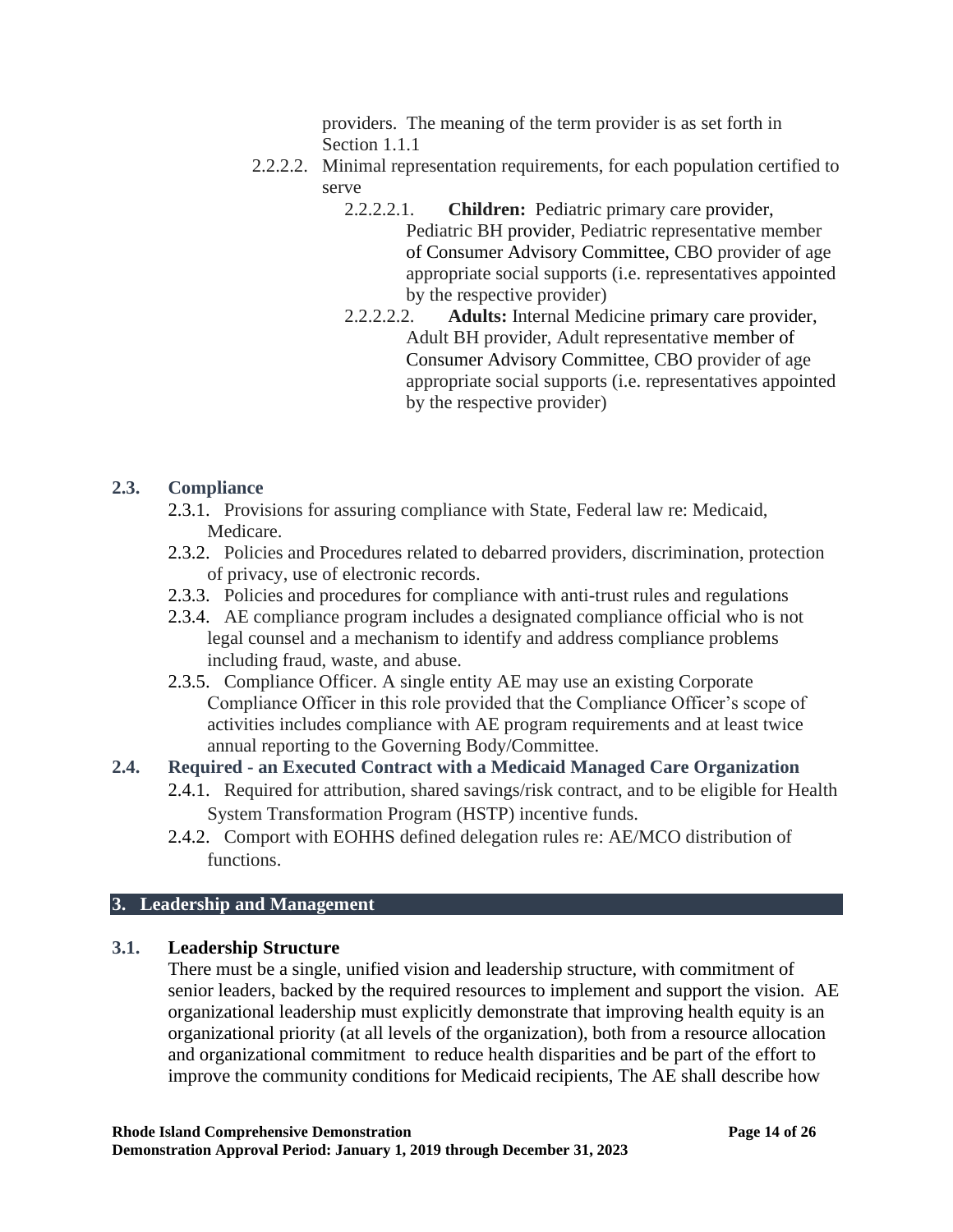its current structure meets these requirements or set forth a defined plan with fixed dates and deliverables as to how compliance will be progressively achieved. This includes:

- 3.1.1. For a multiple or single entity AE, a Chief Executive and/or a Medicaid AE Program Director responsible to the BOD and for AE operations.
- 3.1.2. Management structure/staffing profile describing how the various component parts of the AE will be integrated into a coordinated system of care. This may include specific management services agreements with MCOs or subcontracts under the direction of the AE. Pertinent areas include:
	- 3.1.2.1. Integrated Care Management
	- 3.1.2.2. IT Infrastructure/Data Analytics
	- 3.1.2.3. Quality Assurance and Tracking
	- 3.1.2.4. Finance Description of infrastructure for
		- 3.1.2.4.1. Unified financial leadership and systems
		- 3.1.2.4.2. Financial modeling capabilities and indicators
		- 3.1.2.4.3. Designing incentives that encourage coordinated, effective, efficient care
- 3.1.3. Defined approach to manage care under a total cost of care (TCOC) approach. Total cost of care calculation is based on the full scope of benefits that are included within the MCO contract with EOHHS. Although the AE may not have direct responsibility for providing that full scope of services, it must have a defined, disciplined approach for impacting the total scope of services needed by attributed members.
- 3.1.4. In addition to general program certification requirements, certification of AEs entering into downside risk contracts with MCOs will additionally be required to obtain a Risk Bearing Provider Organization certification from the Office of the Health Insurance Commissioner. Such OHIC certification will require AEs to document how they plan to cover downside losses and demonstrate the financial capacity to bear an estimated amount of downside risk.

#### **4. IT Infrastructure – Data Analytic Capacity and Deployment**

IT infrastructure and data analytic capabilities are widely recognized as critical to effective AE performance. The high performing AE must make use of comprehensive health assessment and evidence-based decision support systems based on complete patient information and clinical data across life domains. This data will be used to inform and facilitate Integrated Care Management across disciplines, including strategies to address social determinants of health care.

It is not necessary that an AE use limited resources to independently invest in and develop "big data" capabilities. There are many efforts underway in Rhode Island to standardize data collection and take advantage of emerging technologies, such as all payer data systems to enable access to an up-to-date comprehensive clinical care record across providers (e.g. CurrentCare, care management dashboards & Quality Report System (QRS) ), and to forge system connections that go beyond traditional medical claims and eligibility systems (e.g. SNAP, homelessness, census tract data on such factors as poverty level, percent of adults who are unemployed, percent of people over age 25 without a high school degree). In addition, building partnerships with community-based organizations can also be achieved through IT infrastructure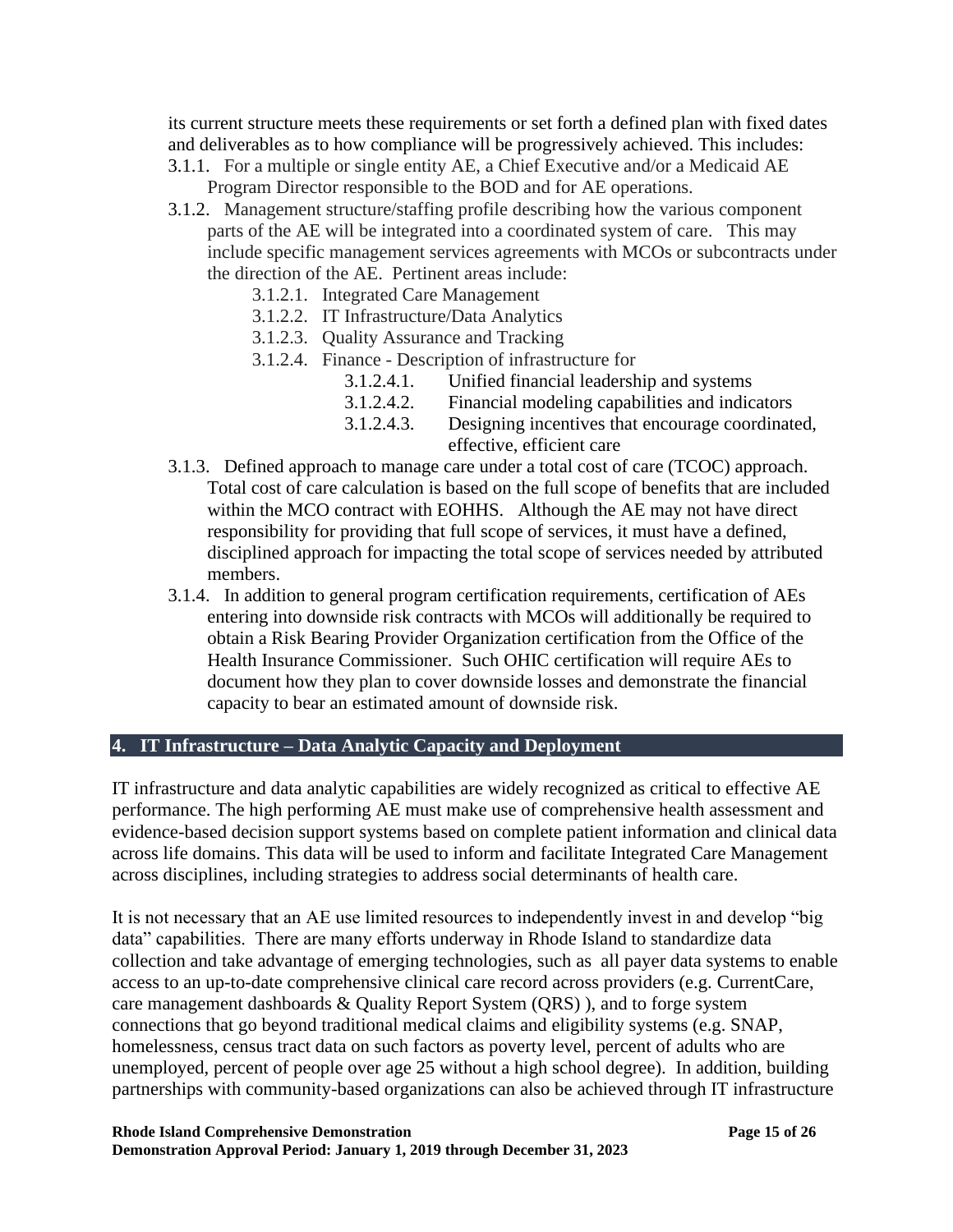and implementation of a Community Resource Platform (CRP), as described in the HSTP Social Determinants of Health Investment Strategy. AEs shall be included in system planning and preparedness (user testing) and expected to leverage their arrangement with their communitybased partners for this purpose. MCOs have long established administrative claims data and eligibility files. **As such, many of these required capacities and capabilities might best be achieved in partnerships with MCOs and others to avoid duplicative infrastructure.**

A successful AE will be able to draw upon and integrate multiple information sources that use validated and credible analytic profiling tools to conduct regular risk stratification/predictive modeling to segment the population into risk groups and to identify those beneficiaries who would benefit most from care coordination and management. The goal of analytical tools is to define processes to advance population health, to support risk segmentation to better target efforts to rising risk and high-risk groups, to critical points of transition, to strengthen clinical practice, to promote evidence-based care, to report on quality and cost measures, to use data in improvement initiatives related to physical and/or behavioral health, to be able to identify and intervene upon health disparities, and to better coordinate care.

# **4.1. Core Data Infrastructure and Provider and Patient Portals**

- 4.1.1. Able to receive, collect, integrate, utilize person specific demographic (race, ethnicity, language-REL), clinical, and health status information.
	- 4.1.1.1. Able to ensure data quality, completeness, consistency of fields, definitions
	- 4.1.1.2. EHR capacity: Ability to share information with providers and partner organizations.
		- 4.1.1.2.1. Use EHR systems to document medical, behavioral, and social needs in one common medical record that can be shared across the network within HIPAA guidelines. Use EHRs that comply with Office of the National HIT Coordinator (ONC) certification standards. Require use of EHRs to capture clinical data necessary for quality measurement as part of care delivery and submit these data to QRS system..
	- 4.1.1.3. Patient registries shared patient lists (e.g. PCP, BH provider, Care management) to ensure providers are aware of patient engagements.
	- 4.1.1.4. Demonstrate that at least 60% of AE patients are enrolled in CurrentCare and/or document a plan to increase CurrentCare enrollment.
	- 4.1.1.5. 4.1.1.4 AE provider participants must contribute data from their EHRs to CurrentCare (AE office-based providers will send encounter data in a Clinical Care Document Format (CCD) via "Direct" secure messages). AE provider participants must have the ability to receive data from CurrentCare or CurrentCare enrolled patients in at least one of the following ways: Through bi-directional interfaces with CurrentCare, or where RIQI and AE provider participants' EHR vendor capacity exists, ensure staff have appropriate access to CurrentCare viewer or CurrentCare data within their EHR.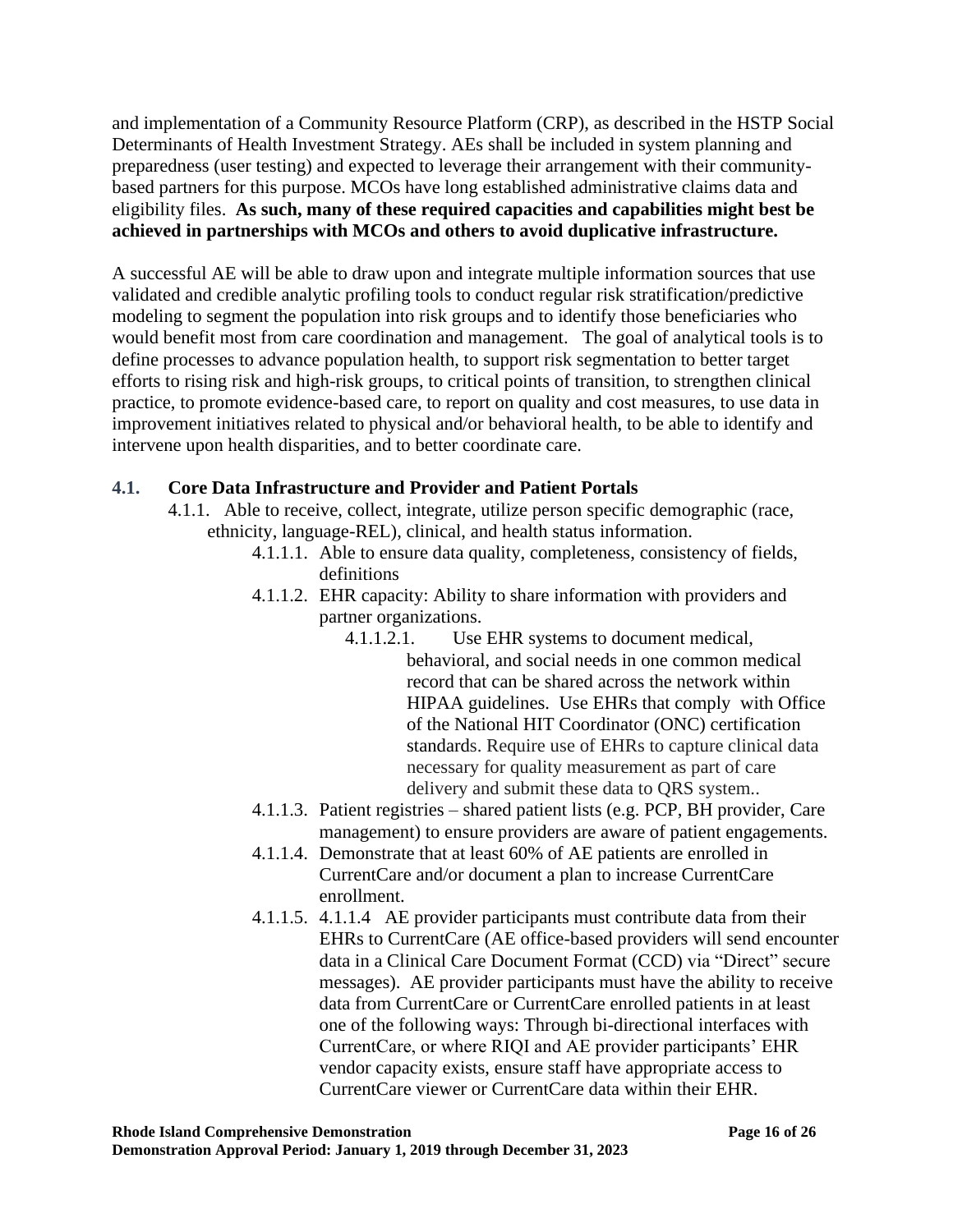4.1.1.6. AE provider participants must demonstrate capacity to exchange clinical quality data electronically via the QRS. This will enable data and reporting capability necessary to identify and monitor quality and performance opportunities. AEs are expected to submit full panel submissions as part of this CDE process. The appropriate quality improvement and clinical staff should have access and use of the QRS as needed. Participation in the QRS is vital to fulfill quality measure implementation for the AE program as well as other electronical clinical data exchange requirements.

# **4.2. Using Data Analytics for Population Segmentation, Risk stratification, Predictive Modeling**

Able to draw upon and integrate multiple information sources to conduct regular risk stratification/predictive modeling to segment the population into risk groups, identify the specific people that will benefit the most from care coordination and management. Such tools should incorporate social risk factors. (e.g. neighborhood, race, ethnicity, preferred language, housing, family supports into risk profiling, by population). This is critical aspect of health equity efforts moving forward.

- 4.2.1. Identified methodology and tools for attributed member risk stratification: Highest complexity, rising/imminent risk groups
- 4.2.2. By population groups included in certification: Children, adults,
- 4.2.3. Incorporating social determinants (e.g. race, ethnicity, preferred language, housing, family support systems) into risk profiling, by population
- 4.2.4. Able to identify the use of validated, effective, credible tools for analytic profiling

# **4.3. Reshaping workflows by Deploying Analytic Tools – Business Process Support Systems & Metrics**

Development of defined strategic focus on the AE processes and outcomes that impact costs.

- 4.3.1. Defined set of business process metrics meaningfully targeted to both operational and total cost of care efficiency.
- 4.3.2. Actions to Enhance Ability to Manage Care processes. Reshaping workflows for: availability and access, high impact interventions, reduce variance in quality/outcomes
- 4.3.3. Defined tools in place for tracking and monitoring level of performance in meeting contact and follow up objectives in implementation of the care model; established protocols for review of performance and feedback loops for quality improvement.

## **4.4. Integrating Analytic work with Clinical Care and Care Management Processes**

- 4.4.1. HIT tools to provide screening and clinical decision support (RIQI care management dashboards) to providers to help ensure they follow the evidence-based care pathways, inclusive of behavioral health and social determinants of health.
- 4.4.2. Define processes to promote evidence-based medicine, report on quality and cost measures, and coordinate care.
- 4.4.3. Provision of actionable information to providers within the system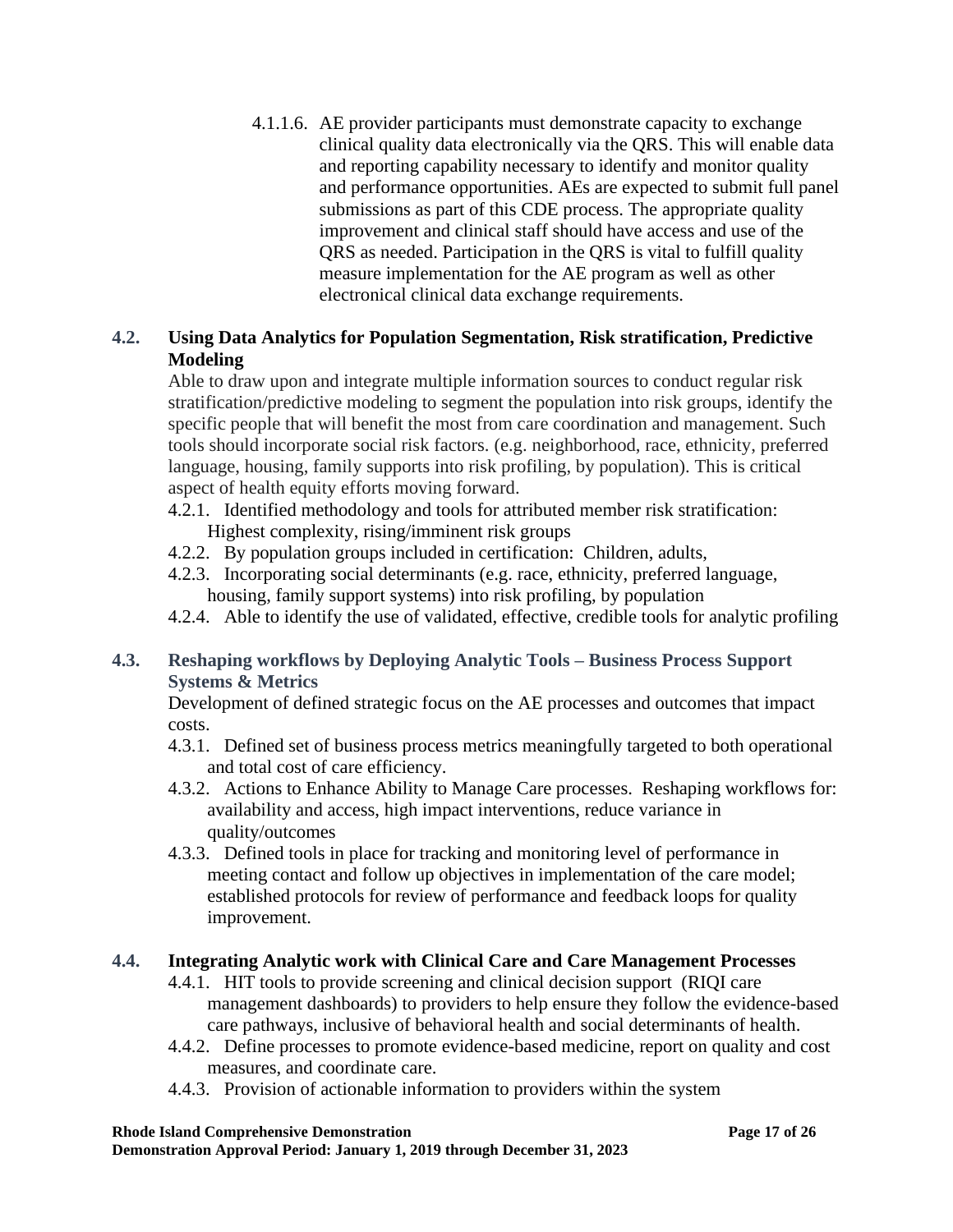- 4.4.3.1. Analysis of gaps, needs, risks based on evidence-based practice. Gaps in care reports based on deviations from evidence-based practice.
- 4.4.3.2. To help enhance, help direct care coordination/care management. E.g. medication management.
- 4.4.4. Early warning system

Established methods to alert, engage the care management team to critical changes in utilization. Alerted before bearing the full burden of costs.

- 4.4.4.1. Employ a Care Management Dashboard (real time dashboard of patient-admissions and discharges to EDs and hospitals)
- 4.4.4.2. Employ Care Management Alerts (ADT notification via direct messaging of ED and hospital admissions and discharges)

# **4.5. Staff Development – Training**

- 4.5.1. Training in, and expectation for, using data systems effectively, using data to manage patients care.
- 4.5.2. Ongoing aggregate reporting with individual/team drill-downs re: Conformance with accepted standards of care, deviations from best practice, identified breakdowns in process

## **5. Commitment to Population Health and System Transformation**

. Central to the AE is progression to a systematic population health model that works to improve the health status of the entire attributed population while systematically segmenting subpopulation risk groups with complex needs in order to implement focused strategies to improve their health status; ensuring that the gap between subpopulation's health outcomes does not widen. An effective system recognizes interrelated conditions and factors that influence the health of populations over the life course, identifies systematic variations in their patterns of occurrence, and develops a road map to address social determinants of health based on recognized best practices locally and nationally. Along with clinical and claims data, the entity identifies population needs in collaboration with state and local agencies (for example, the HEZ) using publicly available data to develop a plan.

## **5.1. Key Population Health Elements**

An applicant will describe its approach to population health management inclusive of the following:

- 5.1.1. Population Based
- 5.1.2. Data driven
- 5.1.3. Evidence based
- 5.1.4. Person and family-centered: Strength based individual and family support, care plans are reflective of member/family voice and preferences.
- 5.1.5. Recognizes/Addresses the determinants of health. Creates programmatic interventions by sub-population.
- 5.1.6. Team based, including Care management and care coordination, effectively manages transitions of care, working with community health teams and community health workers as integral partners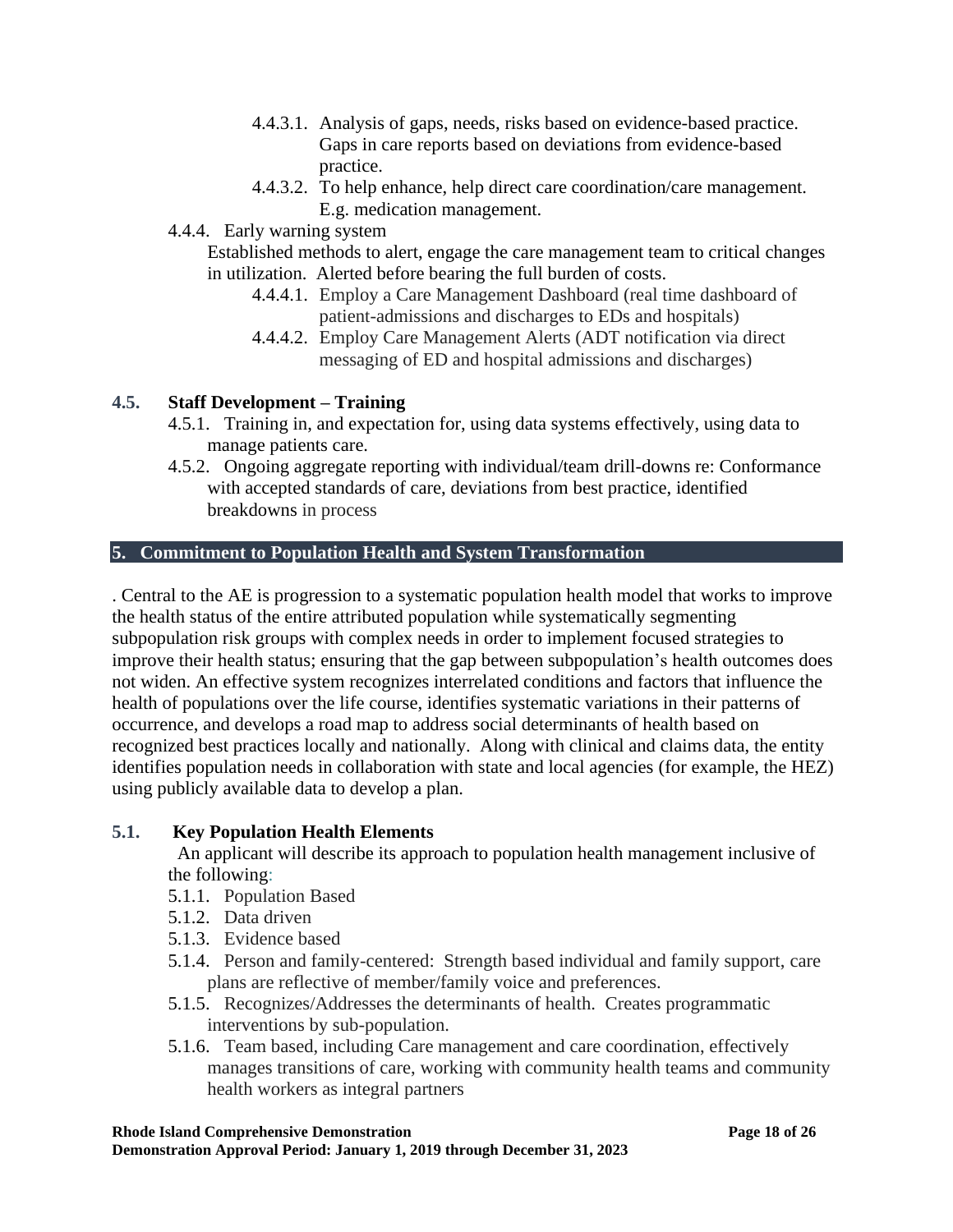5.1.7. Integration of BH and PH/primary care, including the identification of modifiable, non-modifiable risk factors for poor behavioral health outcomes.

# **5.2. Health Equity & Social Determinants of Health**

- 5.2.1. Recognizes and seeks methods to approach key social determinants of health. These can include social factors such as housing, food security, safety, transportation, and domestic violence.
- 5.2.2. Population Health and SDOH Assessment

Evaluate the social needs of their members and take actions to maximize the degree that Attributed Members receive appropriate care and follow-up based on their identified social needs.

- 5.2.2.1. Develop, implement, and maintain procedures for completing an initial SDOH Care Needs Screening for Attributed Members based on a defined protocol. The protocol shall identify what triggers a screening and may be based on such factors as diagnosis, care utilization pattern or patient self-identification. Procedures shall address approach to completing an initial SDOH Care Needs Screening for persons with a primary care visit. AEs may collaborate with MCOs to support these activities.
- 5.2.2.2. The SDOH Care Needs Screening shall be an instrument defined by the AE and reviewed by EOHHS. The screening shall evaluate Attributed Members' health-related social needs in order to determine the need for social service intervention. Such services shall include but not be limited to:
	- Housing insecurity;
	- Food insecurity;
	- Interpersonal violence; and
	- Utility assistance;
	- Note: If SDOH screen is conducted during a telephone visit, e-visit or virtual check in or independent of a visit, providers may use their discretion whether to ask questions related to interpersonal violence. The interpersonal violence domain is a must, however, be included for screens administered during in-person visits.
- 5.2.2.3. Evaluate Attributed Members' SDOH screening needs through regular analysis of available claims, encounter, & clinical data on diagnoses and patterns of care, in partnership with participating MCOs;
- 5.2.2.4. Develop electronic reporting (electronic data exchange/QRS) or claiming mechanism through the use of diagnostic, Z codes to allow social needs data to be systematically provided to MCOs/EOHHS.
- 5.2.3. Coordination with CBOs.. Establish protocols with CBOs to ensure that attributed members receive supportive services to address indicated social needs, that may include, warm-transfers, closed-looped referrals, navigation, case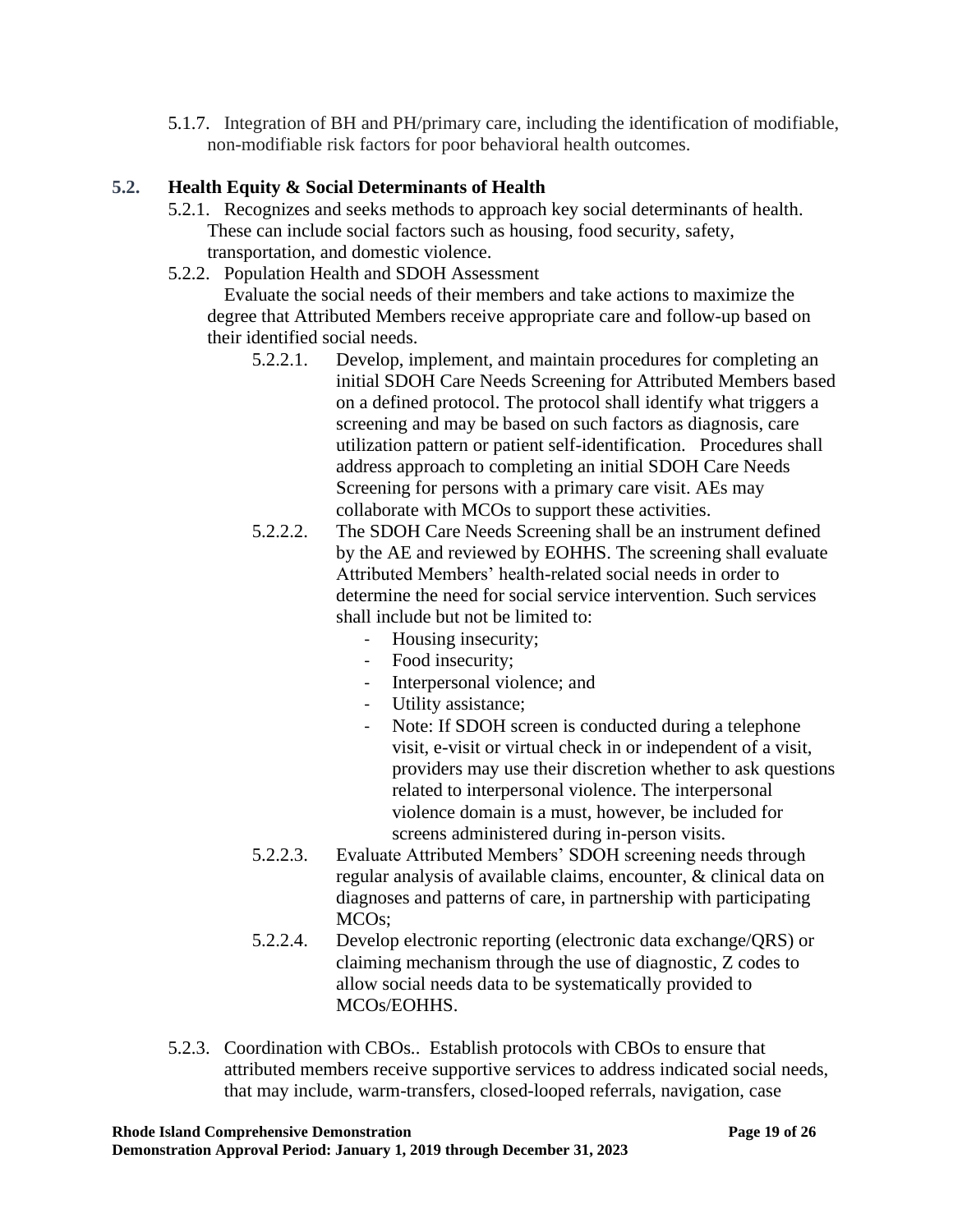management, and/or care coordination for appropriate care and follow-up.. May be done in direct coordination with MCOs.

- 5.2.3.1. Develop a standard protocol for referral for social needs using evidence and experience-based learning and for tracking referrals and follow-up. Participation in a centralized HIT investment for SDOH screening, referral and follow up may satisfy this requirement. Social needs assistance shall include:
	- Referring to providers, social service agencies, or other community-based organizations that address the Attributed Member's needs
	- Providing support to maximize successful referrals, which may include:
		- o Actions to maximize the outcome that the Member attends the referred appointment or activity, including activities such as coordinating transportation assistance. Attending appointment with members & following up after missed appointments;
		- o The Attributed Member's PCP or care team member communicating and sharing records with the provider being referred to, as appropriate to coordinate care;
		- o The Attributed Member's PCP or care team member directly introduces the Attributed Member to the service provider, if co-located, during a medical visit (i.e., a "warm hand-off");
		- o Providing information and navigation to the Attributed Member regarding community providers of social services that address the Attributed Member's health-related social needs, as appropriate;
		- o Providing the Attributed Member with information and counseling about available options; and
		- o Coordinating with community providers of social services to improve integration of care.
- 5.2.3.2. AE should have a documented plan for the tracking and reporting of referrals for social needs to MCO. The plan should include:
	- Standardized protocol for referral to social service provider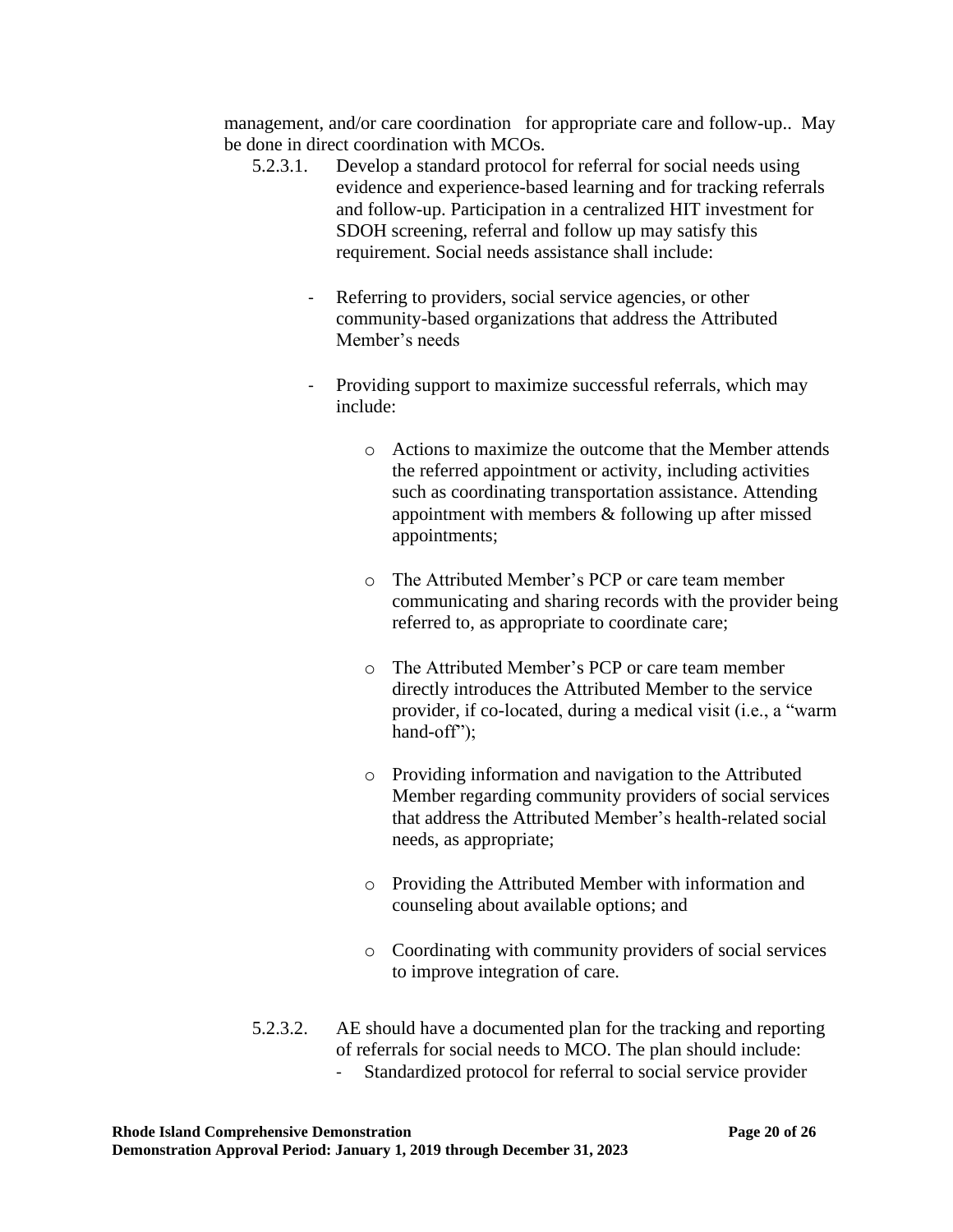- Methods for tracking referrals
- Development of metrics to define a successful referral
- Development and implementation of standards and reporting of metrics and referral information to MCO

#### **5.3. System Transformation and the Healthcare Workforce**

In consideration of the essential role that AEs will play in RI's health system transformation, AEs will be expected to partner with EOHHS, DLT, URI, RI College, CCRI, and other education and training providers to support RI's workforce transformation efforts. Such efforts shall include, but not be limited to, the following activities:

- 5.3.1. Healthcare workforce transformation planning
	- 5.3.1.1. Participate on EOHHS, DLT, or other committees as requested to provide ongoing assessment of healthcare workforce transformation needs and strategies.
	- 5.3.1.2. Participate in periodic employer surveys of healthcare workforce development needs and opportunities
- 5.3.2. Healthcare workforce transformation programming
	- 5.3.2.1. Collaborate with URI, RIC, CCRI and/or other education and training providers to assist in educational planning, curriculum development, instruction, clinical training, research, and/or other educational activities related to healthcare workforce transformation.
	- 5.3.2.2. Develop partnerships with URI, RIC, CCRI and/or other education and training providers to expand clinical rotations and/or internships to prepare health professional students with knowledge and skills needed to achieve RI's health system transformation goals.
	- 5.3.2.3. Develop partnerships with URI, RIC, CCRI and/or other education and training providers to expand continuing education for current employees of AE partners to acquire the knowledge and skills needed to achieve RI's health system transformation goals.
	- 5.3.2.4. Develop partnerships with secondary schools, public workforce development agencies, and/or community-based organizations to develop career pathways that prepare culturally and linguisticallydiverse students and adults for entry level jobs leading to career advancement in health-related employment.

# **6. Integrated Care Management**

The AE shall create an organizational approach to care integration and document such approach in a plan that defines a strategy to integrate person-centered medical, behavioral, and social services for individuals at risk for poor outcomes and avoidable high costs. The integration approach will be developed in collaboration with providers across the care continuum and incorporate evidence-based strategies into practice. An effective AE must have a systematic process to target the top 1% - 5% most complex patients in each relevant subpopulation for care management and support. The AE will have tools to systematically track and coordinate care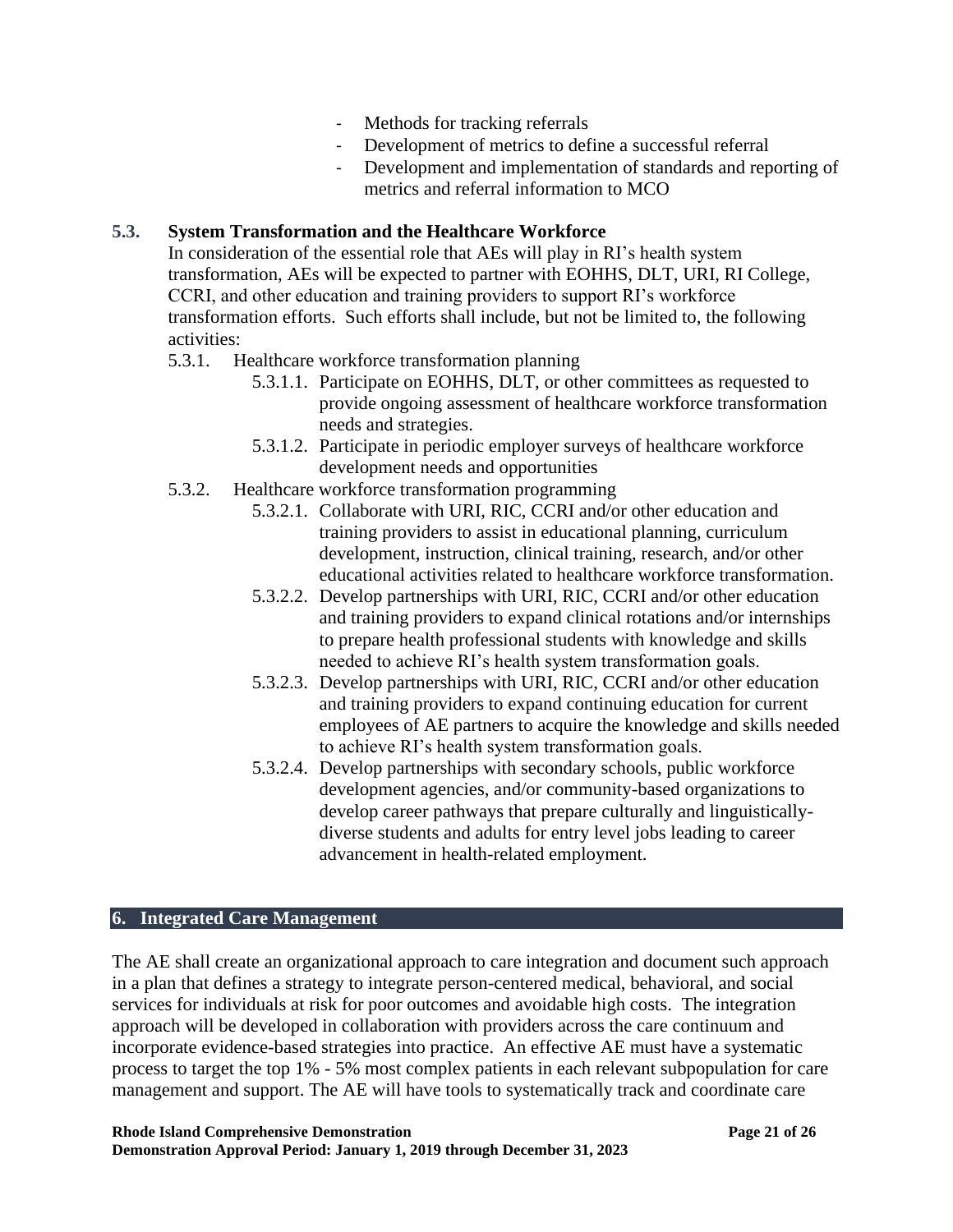across specialty care, facility- based care and community organizations. The AE will also demonstrate the ability to rapidly and effectively respond to changes in a condition with interventions and care plan refinements as needed to enable such individuals to remain in the community. Such entities shall demonstrate protocols and/or defined strategies to work collaboratively with providers across the continuum of services.

An AE should have a care coordination team with specialized expertise pertinent to the characteristics of each targeted population. The goal is to create interdependence among institutions and practitioners and to facilitate collaboration and information sharing with a focus on improved clinical outcomes and efficiencies.

Care coordination for high-risk members should include an individualized person- centered care plan based on a comprehensive assessment of care needs, including plans to mitigate impacts of social determinants of health. Person centered care plans reflect the patient's cultural background, language preferences, priorities and goals, ensures that the member is engaged in and understands the care he/she will receive, and includes empowerment strategies to achieve those goals. Care coordination will also be inclusive of the patient's care giver and their language preferences, as it relates to the patient.

# **6.1. Systematic Processes to Identify Patients for Care Management**

Electronic systems to support effective care management, targeted care coordination for top 1% - 5% in each relevant subpopulation, including:

- 6.1.1. Systematically utilizes analytics, risk segmentation to identify/target individuals for more hands-on, individual care management. May include indicators such as poly-pharmacy, behavioral health diagnosis, limits to physical mobility, release from corrections, neighborhood stress index, depression, hospitalization, clinical indicators (e.g. diabetes), gaps in care.
- 6.1.2. Tools to systematically track  $&$  coordinate care across specialty care, facilitybased care and community organizations
- 6.1.3. Referral Tracking and Follow-Up
- 6.1.4. Ability to rapidly recognize and effectively respond to changes in a condition to activate care coordination and help avoid use of unnecessary services, particularly emergency department visits or hospitalizations

# **6.2. Defined Care Management Team with Specialized Expertise Pertinent to Characteristics of Rising Risk and High-Risk Target population**

- 6.2.1. Care Management Team with evidence of ability, tools to manage care
	- 6.2.1.1. Deliver evidence-based care management to individuals at high risk for poor outcomes based on identified core principles and related processes specified in the care.
	- 6.2.1.2. Develop and implement a transitions of care approach for individuals who are moving between health care settings, including care transition protocols to proactively address the needs of individuals in transition according to evidence based practices whenever possible.
	- 6.2.1.3. May include participants from multiple organizations with delineation of roles.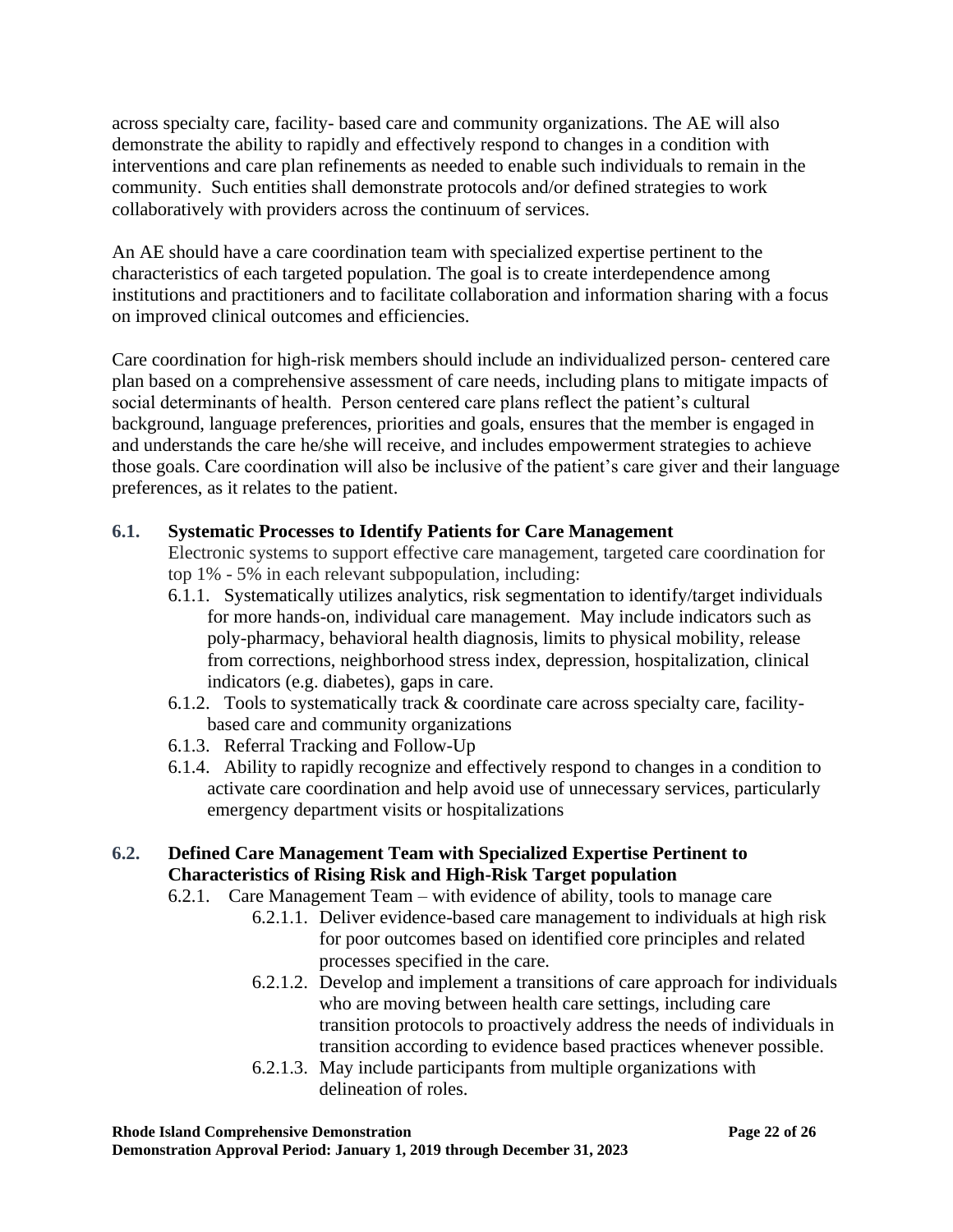- 6.2.1.4. Greatest impact and member benefit if care (handoffs) remain *within* the network of participating providers where possible – to promote coordination, accountability and efficiency.
- 6.2.2. Specialized expertise and staff for work with distinct sub-populations
	- 6.2.2.1. Integration of BH (including SUD) and Medical care children, adults
	- 6.2.2.2. Coordination of care for persons with chronic diseases including medical management, coordinating transitions of care (ED, hospital, home, SNF)
	- 6.2.2.3. Coordination of care for persons requiring home and communitybased services
	- 6.2.2.4. Coordination of care for persons requiring supportive social services

# **6.3. Individualized Person-Centered Care Plan - Care Management for Rising Risk, High-Risk Targeted Members**

- 6.3.1. Comprehensive assessment of care needs and gaps: symptom severity, functional status, potentially avoidable hospital readmission strategies and improvement plan
- 6.3.2. Individual Care Plans: Culturally and linguistically appropriate care management, inclusive of the individual's care giver/support network. Based on assessment, develop a care plan that considers: gaps in care, functional status, behavioral health and social service needs, managing transitions, increased patient medication adherence and use of medication therapy
- 6.3.3. Incorporates mitigation strategies for social determinants of health E.g., Housing security, Nutrition, Food security, Physical /activity and Nutrition, Safety, safe environment; Involvement with criminal justice, parole
- 6.3.4. Inter-disciplinary care plan across providers
	- 6.3.4.1. Care Plan coordinates efforts of medical, behavioral and social support providers, inclusive of the individual's care giver/support network
	- 6.3.4.2. Entity has established methods to promote access, engagement, and accountability.
	- 6.3.4.3. Engagement with CBOs and providers of social support services as part of the implementation of the care plan.
	- 6.3.4.4. Specific attention to transitions of care (between settings, between youth/adult services)
	- 6.3.4.5. Person Centered Care plan developed in collaboration with the member or caregiver and is driven by the member's priorities, motivations, and goals, ensures that the member is engaged in and understands the care she will receive. The Care Plan is readily available to the member
	- 6.3.4.6. Processes for working closely with members, family members and caregivers to ensure holistic approach to care, person/family centeredness.
	- 6.3.4.7. Encourage patient and/or family health education and promotion; and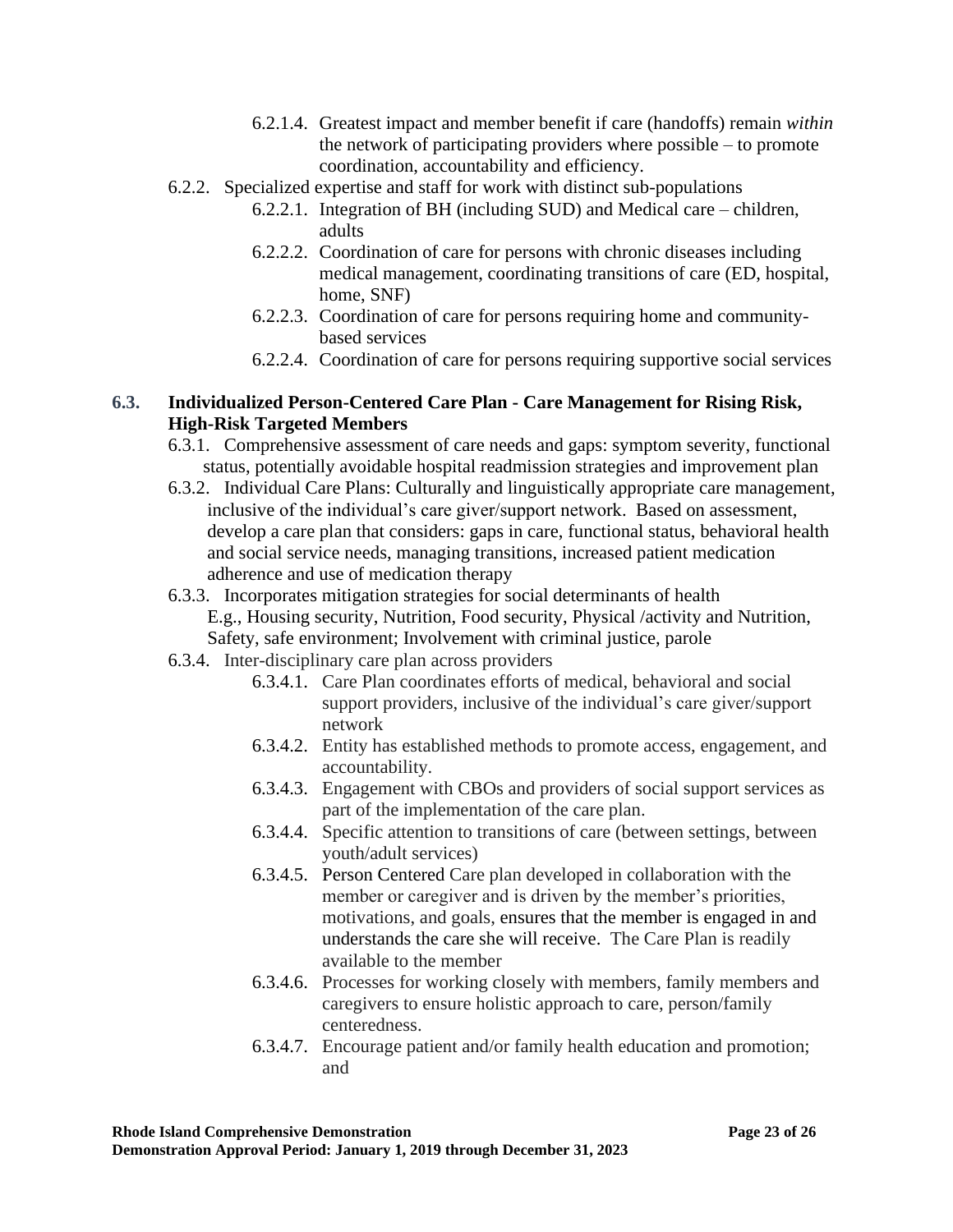- 6.3.4.8. Leverage Home-based services, tele-health, telephonic and webbased communications, group care, and the use of culturally and linguistically appropriate care.
- 6.3.5. Educates and trains providers across the full continuum of care regarding the care integration strategy and provider requirements for participation.

#### **7. Member Engagement**

An AE must have defined strategies to maximize effective member contact and engagement, including the ability to effectively outreach to, and connect with, hard-to-reach high need target populations. The best strategies will use evidence-based and culturally appropriate engagement methods to actively develop a trusting relationship with patients. A successful AE will make use of new technologies for member engagement and health status monitoring. Social media applications and telemedicine can be used to promote adherence to treatment and for support and monitoring of physiological and functional status of older adults.

Recognizing that many of these new technologies for health status monitoring and health promotion are not currently covered benefits, EOHHS anticipates that successful AEs will begin by promoting such products and encouraging their use and anticipates that infrastructure investments (including HSTP incentive funds) may be utilized to develop such capacities.

## **7.1. Defined Strategies to Maximize Effective Member Contact and Engagement**

Able to effectively outreach to and connect with hard-to-reach high need target populations.

- 7.1.1. Communication approach that is culturally/linguistically appropriate and recognizes highly complex, multi-condition high cost members. Recognizes that the roots of many problems are based in childhood trauma; that many of the highest need individuals have a basic mistrust of the health care system, and may not have a primary existing affiliation with a PCP.
- 7.1.2. Identified population specific strategies, methods to actively develop a trusting relationship through evidence-based and patient-centered engagement methods.
	- 7.1.2.1. Use culturally competent communication methods and materials with appropriate reading level and communication approaches. Tools are understandable, and culturally and linguistically appropriate.
	- 7.1.2.2. Uses methods adapted to recognize that compliance with patient notification requirements is not the same as effective communication with members

## **7.2. Implementation, Use of New technologies for Member Engagement, Health Status Monitoring, and Health Promotion**

7.2.1. Established capabilities to educate members/promote the use of technologies for member engagement. This includes technologies that may not be covered by Medicaid but might support/enable people to be better able to manage health conditions.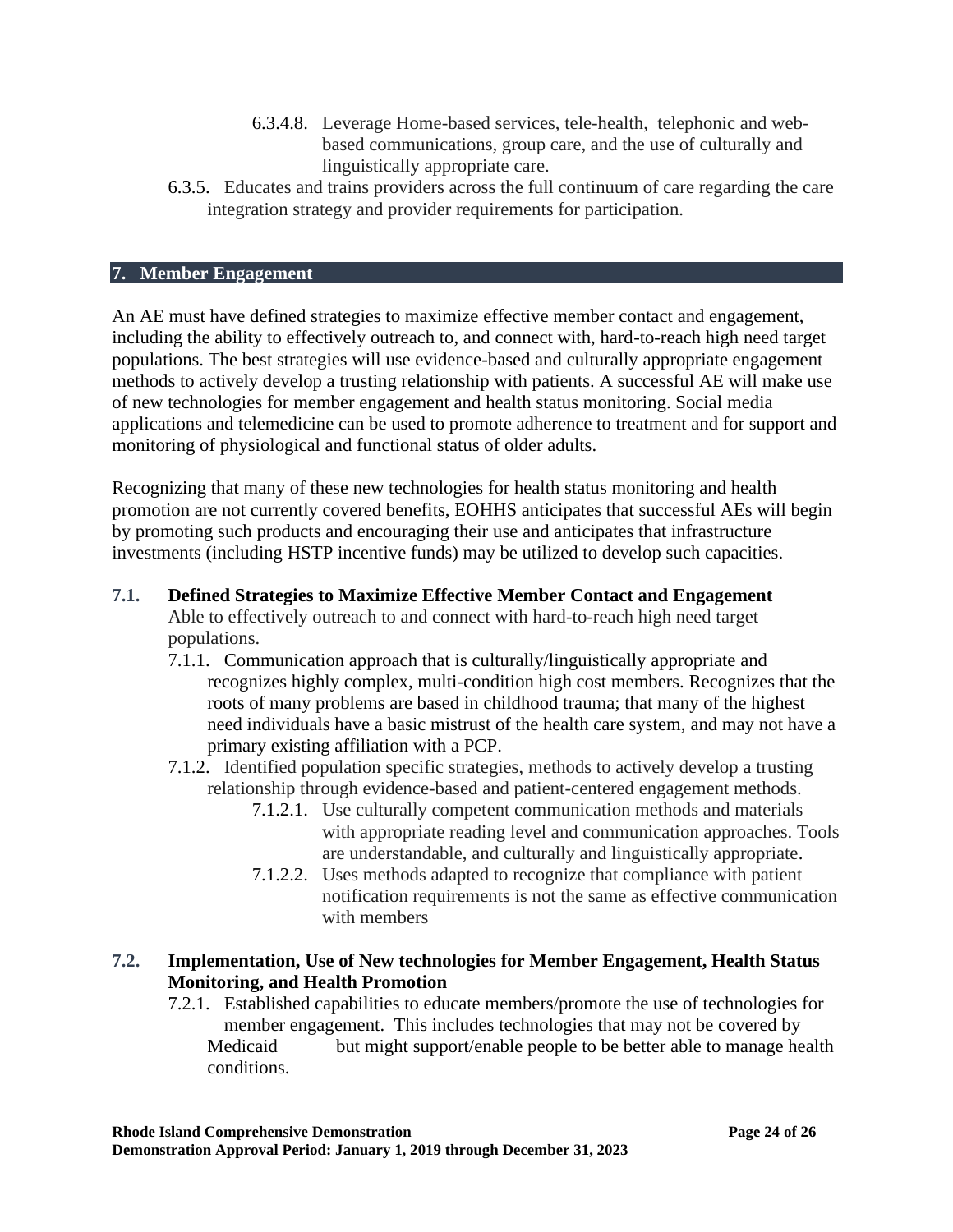- 7.2.1.1. Demonstrated use of Products that support monitoring and management of an individual's physiological status and mental health (e.g. vital sign monitors such as home blood pressure monitoring devices, activity/sleep monitors, mobile PERS with GPS)
- 7.2.1.2. Demonstrated use of Products that support monitoring and maintaining the functional status of vulnerable adults in their homes (Fall detection technologies, environmental sensors, video monitoring)
- 7.2.1.3. Technologies, products that support both informal and formal caregivers providing timely, effective assistance.
- 7.2.2. Established capabilities to leverage relevant, cost effective technologies including, but not limited to:
	- 7.2.2.1. Social media applications to promote adherence to treatment
	- 7.2.2.2. Use of technologies that enable vulnerable adults to stay socially connected (Social communication/PC mobile apps for remote caregivers, cognitive gaming & training, social contribution)
	- 7.2.2.3. Demonstrated use of telemedicine and remote tele-monitoring
	- 7.2.2.4. Patient Portals to enhance engagement, awareness, and selfmanagement opportunities.

# **8. Quality Management**

# **8.1. Quality Committee and Quality Program**

The AE will maintain an ongoing Quality Committee that reports to the Governing Board or to the Governing Committee. The AE shall have a defined Quality Program with equity as integral component of the framework overseen by qualified healthcare professional responsible for the AE's quality assurance and improvement program. Members of the AE Quality Committee will minimally include an identified board certified physician licensed in the State of Rhode Island who is an AE participating clinician, a behavioral health clinician at the independent practice level who is licensed in Rhode island and who is an AE participating clinician, and an individual from a community based service organization that provides key social supports to attributed members of the AE.

## **8.2. Methodology for the Integration of Medical, Behavioral, and Social Supports**

AE will develop defined methods and processes to advance the integration of medical, behavioral, and social supports through a health equity lens.. Methods and processes to advance integration will be evidenced through executed Policies and Procedures and Operational Protocols. The AE will be able to identify how it will require AE participants and providers/suppliers to comply with and implement each process, including the remedial processes and penalties (including the potential for expulsion) applicable to AE participants and AE providers/suppliers for failure to comply with and implement the required process; and explain how it will employ its internal assessments of cost and quality of care to continuously improve the AE's care practices

# **8.3. Clinical Pathways, Care Management Pathways, and Evidence Based Practice**